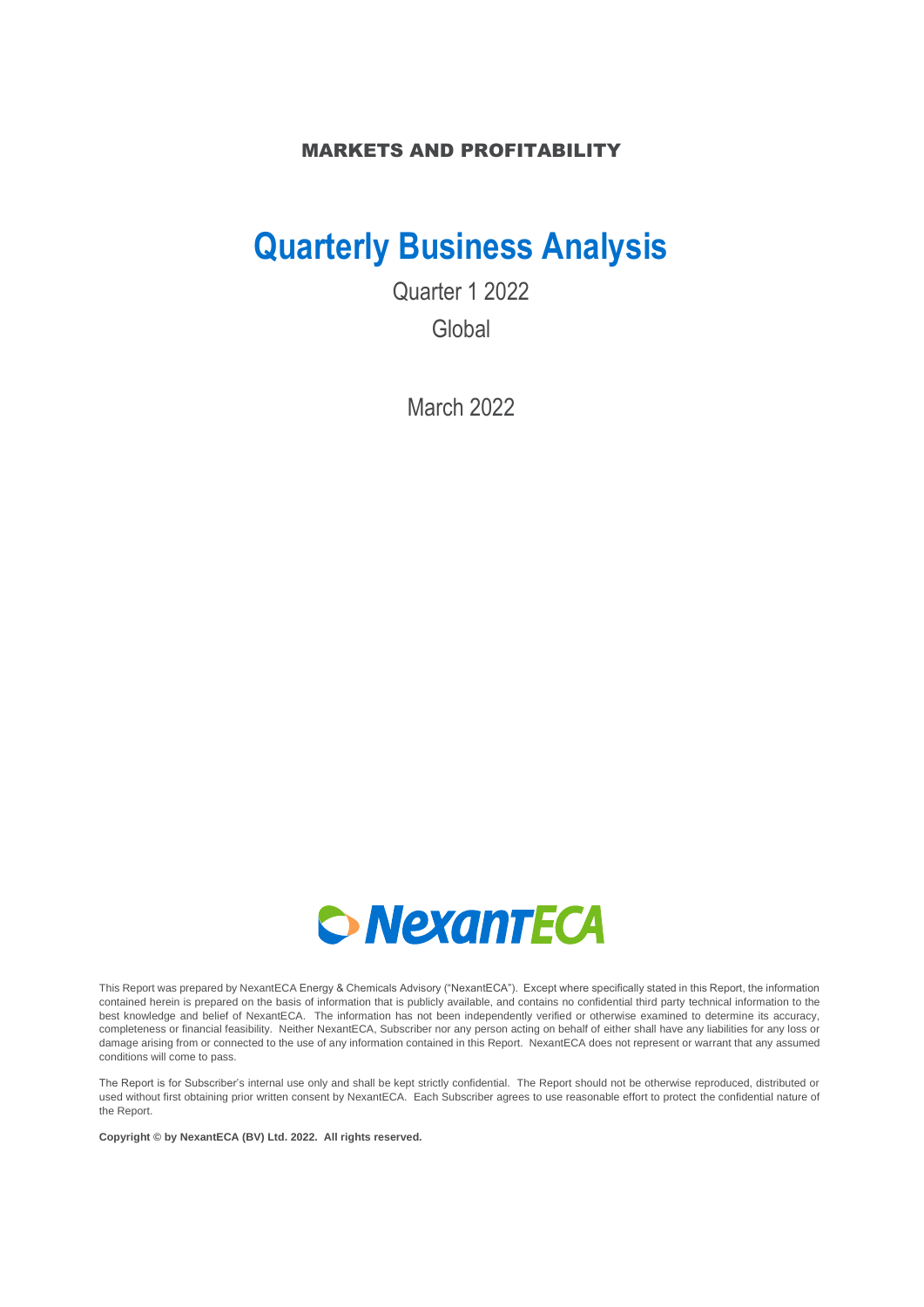

# **Contents**

| 1              |     |       |  |
|----------------|-----|-------|--|
|                | 1.1 |       |  |
|                | 1.2 |       |  |
|                | 1.3 |       |  |
| $\overline{2}$ |     |       |  |
|                | 2.1 |       |  |
|                | 2.2 |       |  |
| 3              |     |       |  |
|                | 3.1 |       |  |
|                |     | 3.1.1 |  |
|                |     | 3.1.2 |  |
|                |     | 3.1.3 |  |
|                | 3.2 |       |  |
|                |     | 3.2.1 |  |
|                |     | 3.2.2 |  |
|                |     | 3.2.3 |  |
|                | 3.3 |       |  |
|                |     | 3.3.1 |  |
|                |     | 3.3.2 |  |
|                |     | 3.3.3 |  |
|                | 3.4 |       |  |
|                |     | 3.4.1 |  |
|                |     | 3.4.2 |  |
|                |     | 3.4.3 |  |
|                |     | 3.4.4 |  |
|                |     | 3.4.5 |  |
|                |     | 3.4.6 |  |
|                |     | 3.4.7 |  |
|                |     | 3.4.8 |  |
| 4              |     |       |  |
|                | 4.1 |       |  |
|                |     | 4.1.1 |  |
|                |     | 4.1.2 |  |
|                |     | 4.1.3 |  |
|                | 4.2 |       |  |
|                |     | 4.2.1 |  |
|                |     | 4.2.2 |  |
|                |     | 4.2.3 |  |
|                | 4.3 |       |  |
|                |     | 4.3.1 |  |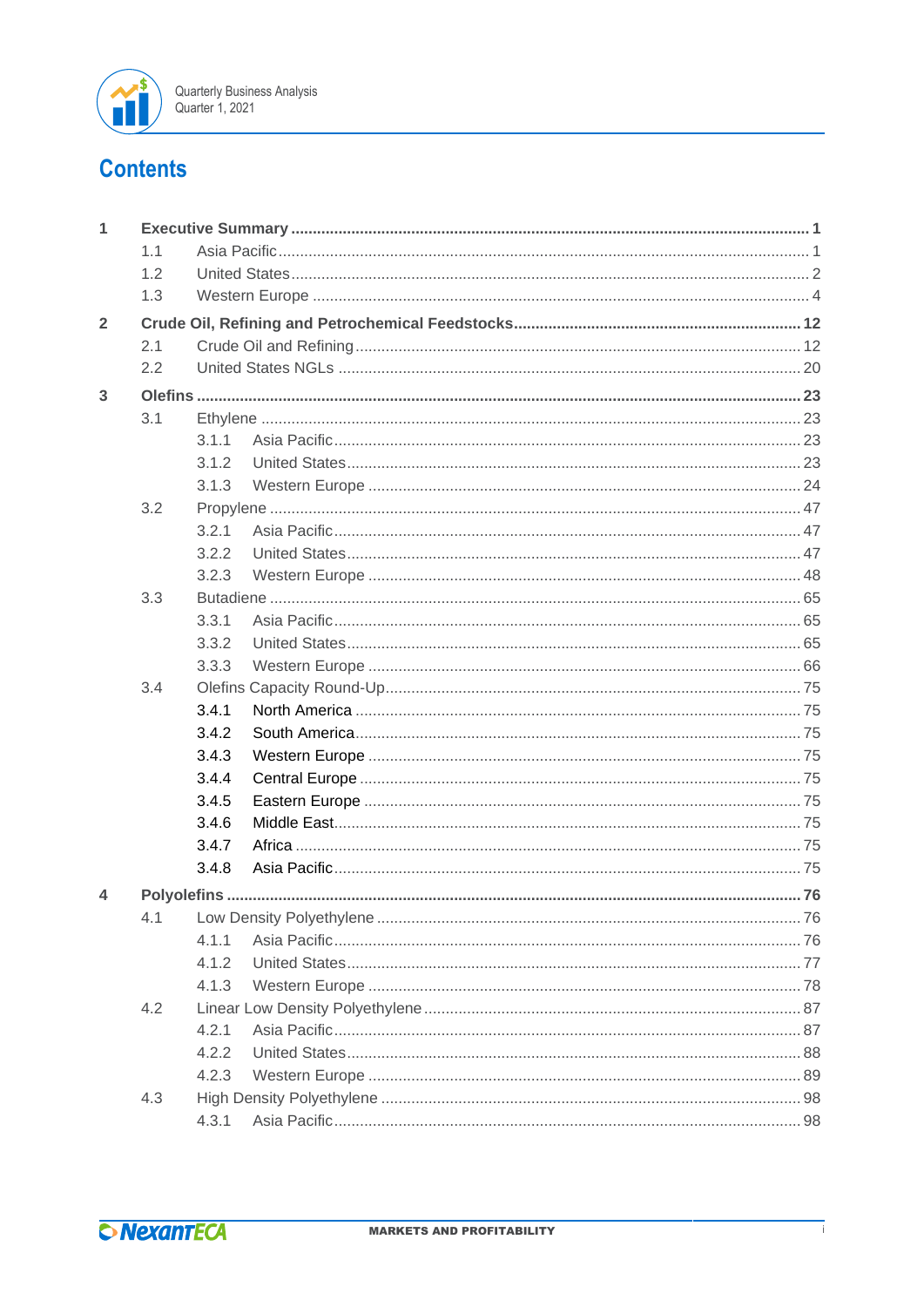

|   |     | 4.3.2 |             |     |
|---|-----|-------|-------------|-----|
|   |     | 4.3.3 |             |     |
|   | 4.4 |       |             |     |
|   |     | 4.4.1 |             |     |
|   |     | 4.4.2 |             |     |
|   |     | 4.4.3 |             |     |
|   | 4.5 |       |             |     |
|   |     | 4.5.1 |             |     |
|   |     | 4.5.2 |             |     |
|   |     | 4.5.3 |             |     |
|   |     | 4.5.4 |             |     |
|   |     | 4.5.5 |             |     |
|   |     | 4.5.6 |             |     |
|   |     | 4.5.7 |             |     |
|   |     | 4.5.8 |             |     |
| 5 |     |       |             |     |
|   | 5.1 |       |             |     |
|   |     | 5.1.1 |             |     |
|   |     | 5.1.2 |             |     |
|   |     | 5.1.3 |             |     |
|   | 5.2 |       |             |     |
|   |     | 5.2.1 |             |     |
|   |     | 5.2.2 |             |     |
|   |     | 5.2.3 |             |     |
|   | 5.3 |       |             |     |
|   |     | 5.3.1 |             |     |
|   |     | 5.3.2 |             |     |
|   |     | 5.3.3 |             |     |
|   |     | 5.3.4 |             |     |
|   |     | 5.3.5 |             |     |
|   |     | 5.3.6 | Middle East | 153 |
|   |     | 5.3.7 |             |     |
|   |     | 5.3.8 |             |     |
| 6 |     |       |             |     |
|   | 6.1 |       |             |     |
|   |     | 6.1.1 |             |     |
|   |     | 612   |             |     |
|   |     | 6.1.3 |             |     |
|   | 6.2 |       |             |     |
|   |     | 6.2.1 |             |     |
|   |     | 6.2.2 |             |     |
|   | 6.3 |       |             |     |
|   |     | 6.3.1 |             |     |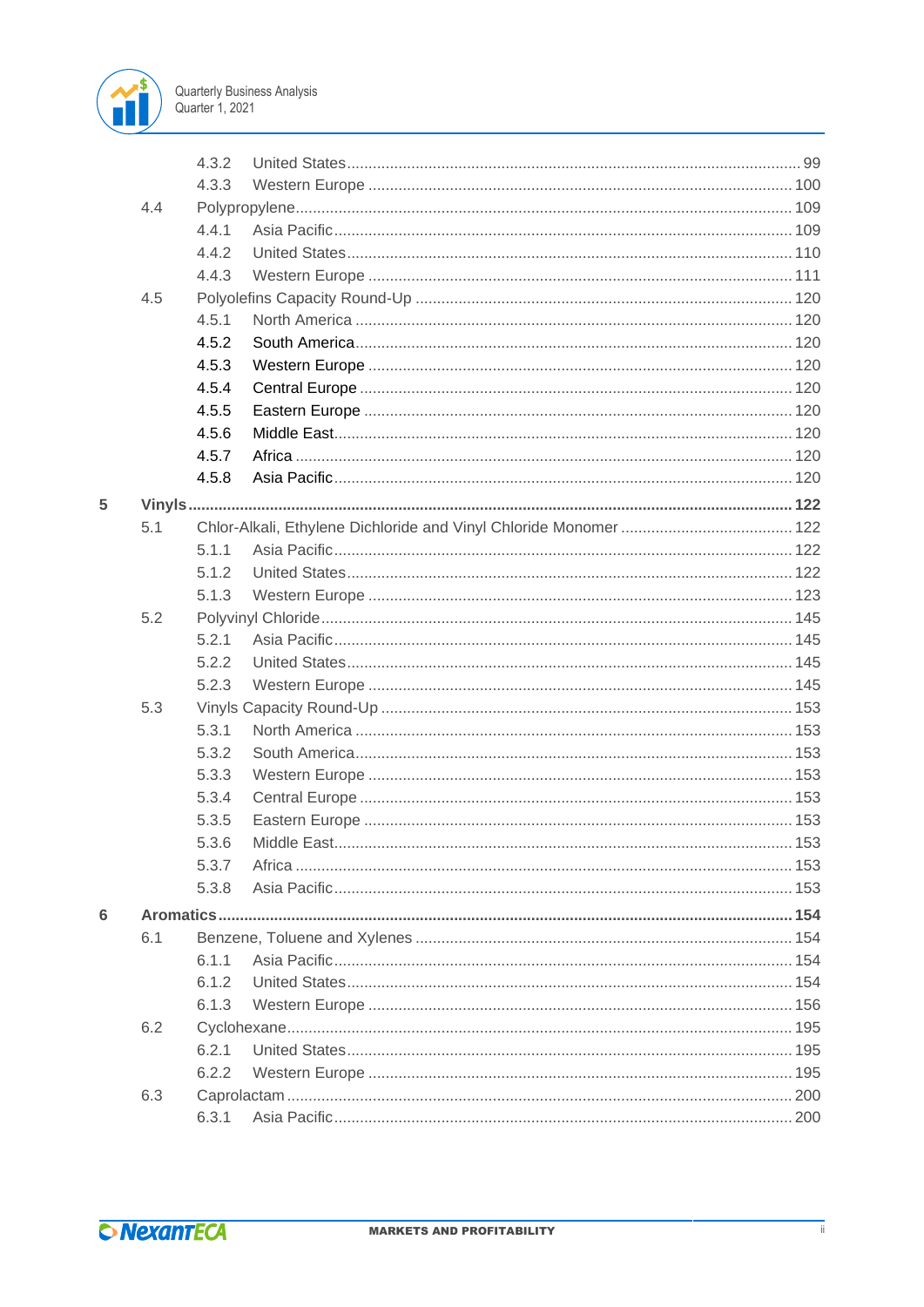

|   |     | 6.3.2 |  |
|---|-----|-------|--|
|   |     | 6.3.3 |  |
|   | 6.4 |       |  |
|   |     | 6.4.1 |  |
|   |     | 6.4.2 |  |
|   |     | 6.4.3 |  |
|   |     | 6.4.4 |  |
|   |     | 6.4.5 |  |
|   |     | 6.4.6 |  |
|   |     | 6.4.7 |  |
|   |     | 6.4.8 |  |
| 7 |     |       |  |
|   | 7.1 |       |  |
|   |     | 7.1.1 |  |
|   |     | 7.1.2 |  |
|   |     | 7.1.3 |  |
|   | 7.2 |       |  |
|   |     | 7.2.1 |  |
|   |     | 7.2.2 |  |
|   |     | 7.2.3 |  |
|   | 7.3 |       |  |
|   |     | 7.3.1 |  |
|   |     | 7.3.2 |  |
|   |     | 7.3.3 |  |
|   |     | 7.3.4 |  |
|   |     | 7.3.5 |  |
|   |     | 7.3.6 |  |
|   |     | 7.3.7 |  |
|   |     | 7.3.8 |  |
| 8 |     |       |  |
|   | 8.1 |       |  |
|   |     | 8.1.1 |  |
|   |     | 8.1.2 |  |
|   |     | 8.1.3 |  |
|   | 8.2 |       |  |
|   |     | 8.2.1 |  |
|   |     | 8.2.2 |  |
|   |     | 8.2.3 |  |
|   | 8.3 |       |  |
|   |     | 8.3.1 |  |
|   |     | 8.3.2 |  |
|   |     | 8.3.3 |  |
|   | 8.4 |       |  |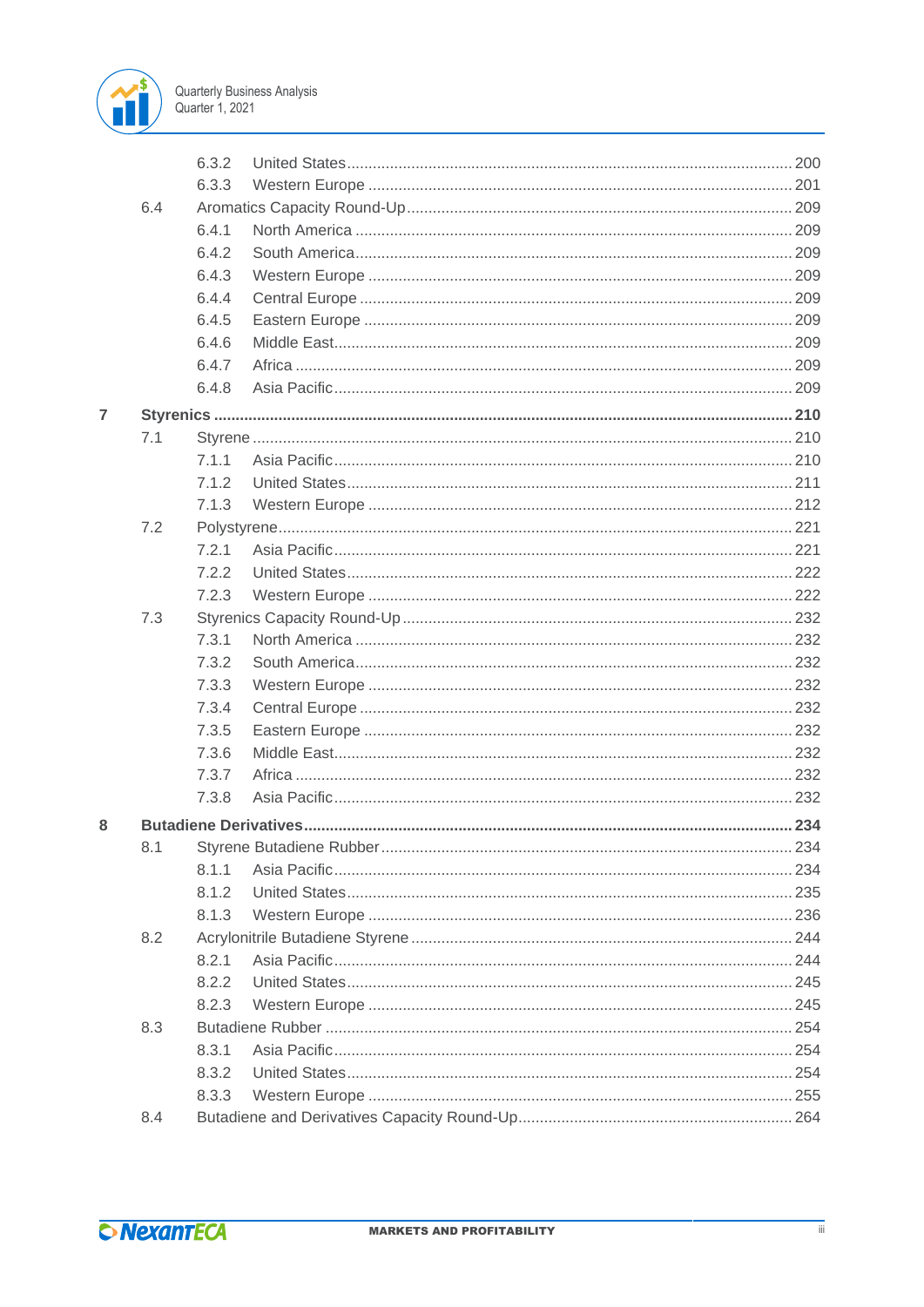

|    |      | 8.4.1 |  |
|----|------|-------|--|
|    |      | 8.4.2 |  |
|    |      | 8.4.3 |  |
|    |      | 8.4.4 |  |
|    |      | 8.4.5 |  |
|    |      | 8.4.6 |  |
|    |      | 8.4.7 |  |
|    |      | 8.4.8 |  |
| 9  |      |       |  |
|    | 9.1  |       |  |
|    |      | 9.1.1 |  |
|    |      | 9.1.2 |  |
|    |      | 9.1.3 |  |
|    | 9.2  |       |  |
|    |      | 9.2.1 |  |
|    |      | 9.2.2 |  |
|    |      | 9.2.3 |  |
|    | 9.3  |       |  |
|    |      | 9.3.1 |  |
|    |      | 9.3.2 |  |
|    |      | 9.3.3 |  |
|    | 9.4  |       |  |
|    |      | 9.4.1 |  |
|    |      | 9.4.2 |  |
|    |      | 9.4.3 |  |
|    | 9.5  |       |  |
|    |      | 9.5.1 |  |
|    |      | 9.5.2 |  |
|    |      | 9.5.3 |  |
|    |      | 9.5.4 |  |
|    |      | 9.5.5 |  |
|    |      | 9.5.6 |  |
|    |      | 9.5.7 |  |
|    |      | 9.5.8 |  |
| 10 |      |       |  |
|    | 10.1 |       |  |
|    |      |       |  |
|    |      |       |  |
|    |      |       |  |
|    | 10.2 |       |  |
|    |      |       |  |
|    |      |       |  |
|    |      |       |  |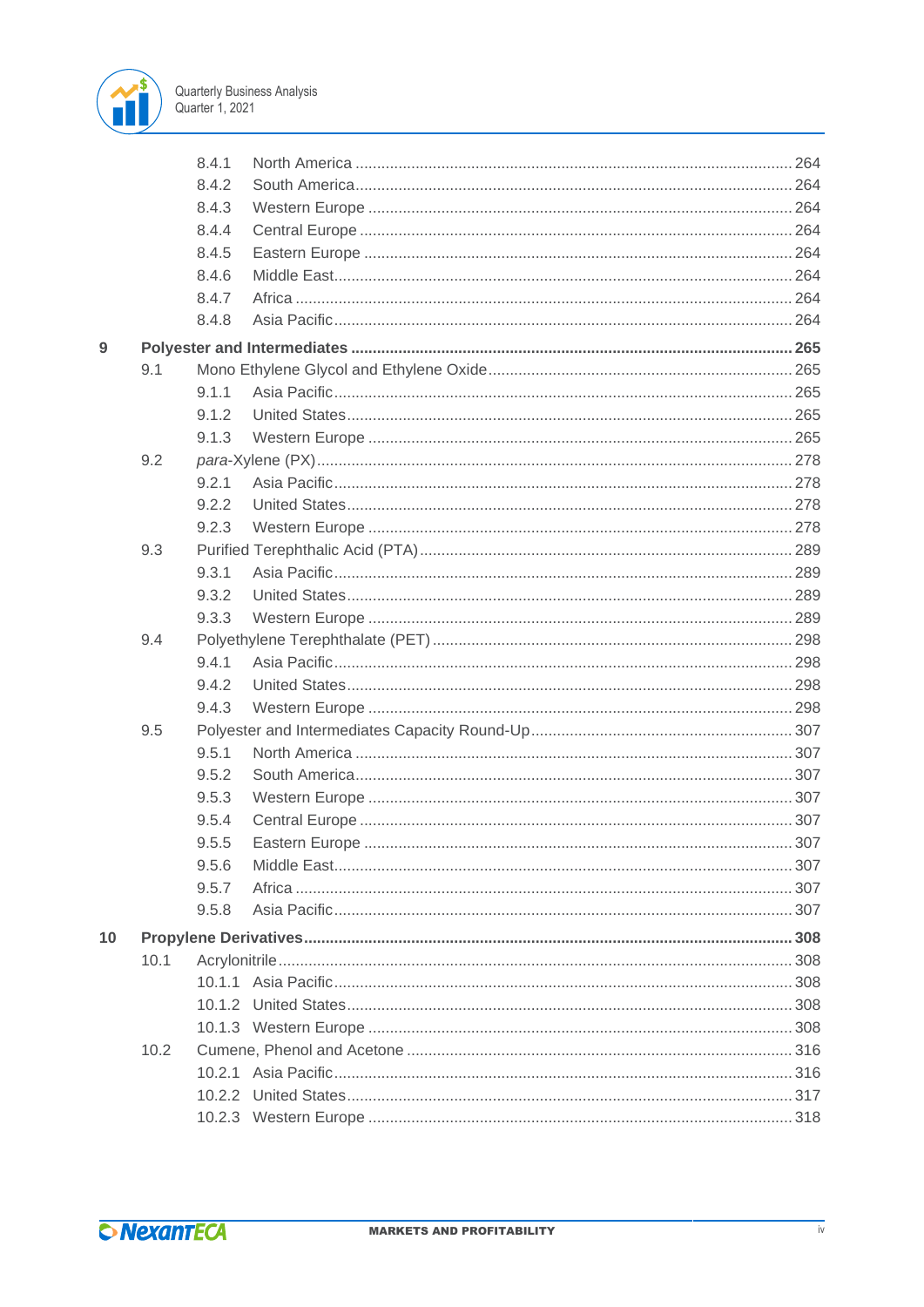

|    | 10.3 |                                                                       |  |
|----|------|-----------------------------------------------------------------------|--|
|    |      |                                                                       |  |
|    |      |                                                                       |  |
|    |      |                                                                       |  |
|    | 10.4 |                                                                       |  |
|    |      |                                                                       |  |
|    |      |                                                                       |  |
|    |      |                                                                       |  |
|    | 10.5 |                                                                       |  |
|    |      |                                                                       |  |
|    |      |                                                                       |  |
|    |      |                                                                       |  |
|    | 10.6 |                                                                       |  |
|    |      |                                                                       |  |
|    |      |                                                                       |  |
|    |      |                                                                       |  |
|    |      |                                                                       |  |
|    |      |                                                                       |  |
|    |      |                                                                       |  |
|    |      |                                                                       |  |
|    |      |                                                                       |  |
| 11 |      |                                                                       |  |
|    | 11.1 |                                                                       |  |
|    |      |                                                                       |  |
|    |      |                                                                       |  |
|    |      |                                                                       |  |
|    | 11.2 |                                                                       |  |
|    |      |                                                                       |  |
|    |      |                                                                       |  |
|    |      |                                                                       |  |
|    |      |                                                                       |  |
|    |      |                                                                       |  |
|    |      | 11.2.6                                                                |  |
|    |      |                                                                       |  |
|    |      |                                                                       |  |
| 12 |      |                                                                       |  |
|    | 12.1 | On Purpose Linear Alpha Olefins (Butene-1, Hexene-1 and Octene-1) 403 |  |
|    |      |                                                                       |  |
|    |      |                                                                       |  |
|    |      |                                                                       |  |
|    | 12.2 |                                                                       |  |
| 13 |      |                                                                       |  |
|    | 13.1 |                                                                       |  |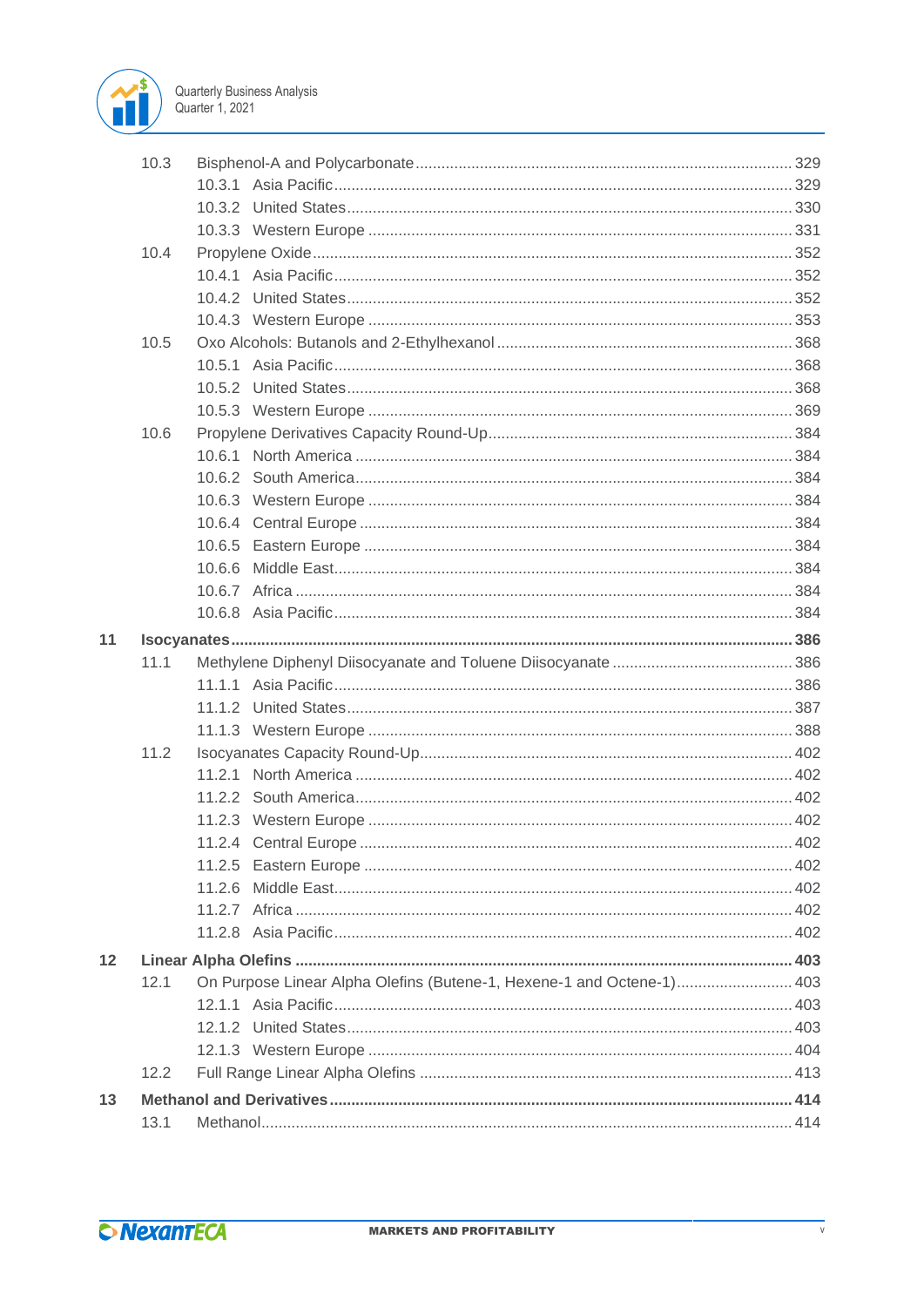

|    |      | 13.1.1 |  |  |
|----|------|--------|--|--|
|    |      |        |  |  |
|    |      |        |  |  |
|    | 13.2 |        |  |  |
|    |      |        |  |  |
|    |      |        |  |  |
|    |      |        |  |  |
|    | 13.3 |        |  |  |
|    |      |        |  |  |
|    |      |        |  |  |
|    |      |        |  |  |
|    |      |        |  |  |
|    |      |        |  |  |
|    |      | 13.3.6 |  |  |
|    |      |        |  |  |
|    |      |        |  |  |
| 14 |      |        |  |  |
|    | 14.1 |        |  |  |
|    |      |        |  |  |
|    |      |        |  |  |
|    |      |        |  |  |
|    | 14.2 |        |  |  |
|    |      |        |  |  |
|    |      |        |  |  |
|    |      |        |  |  |
|    | 14.3 |        |  |  |
|    |      | 14.3.1 |  |  |
|    |      |        |  |  |
|    |      |        |  |  |
|    |      |        |  |  |
|    |      |        |  |  |
|    |      |        |  |  |
|    |      | 14.3.7 |  |  |
|    |      |        |  |  |
|    |      |        |  |  |

# **Appendices**

|--|--|--|--|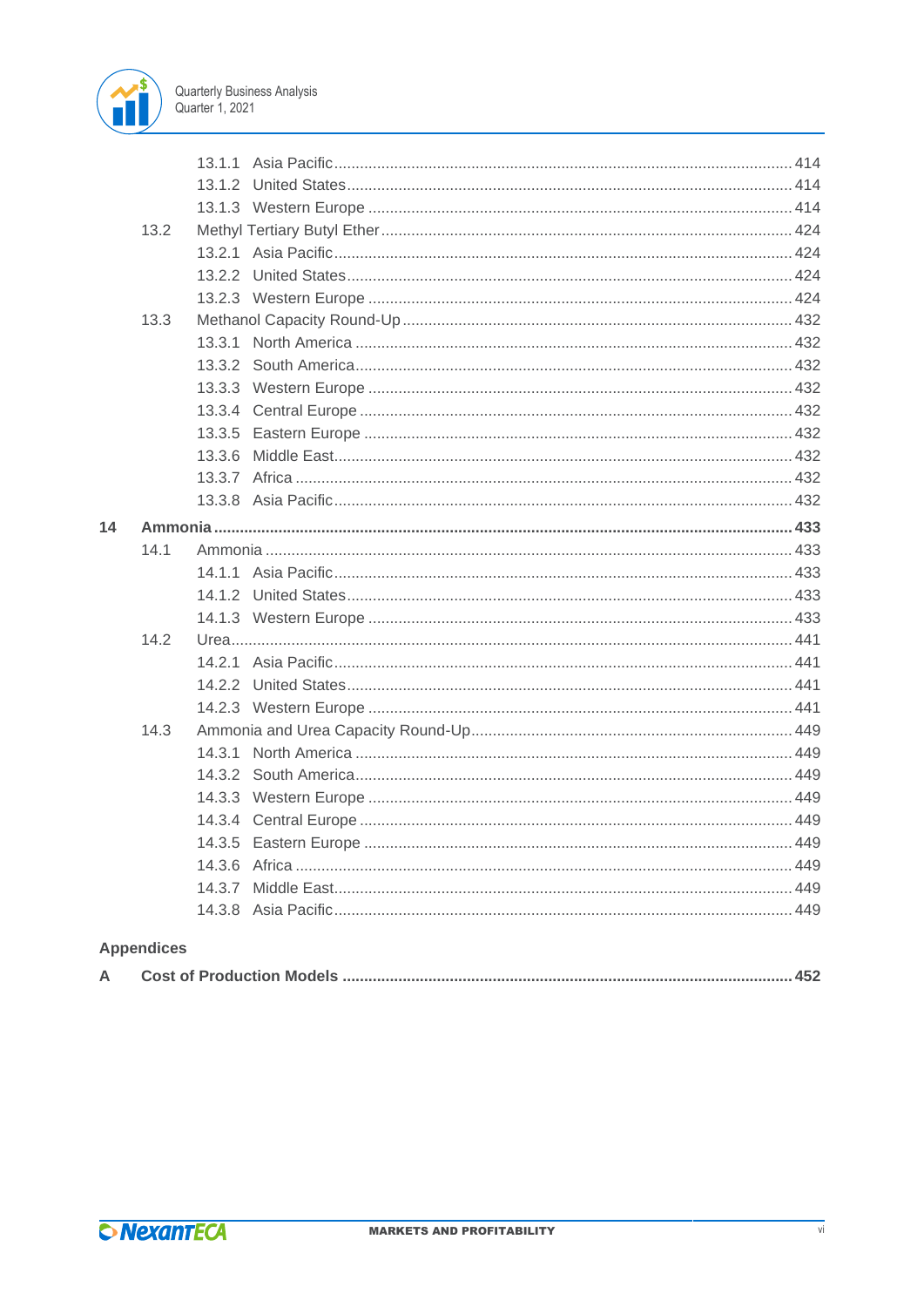

### **Figures**

| Figure 1  |                                                                     |  |
|-----------|---------------------------------------------------------------------|--|
| Figure 2  |                                                                     |  |
| Figure 3  |                                                                     |  |
| Figure 4  |                                                                     |  |
| Figure 5  |                                                                     |  |
| Figure 6  |                                                                     |  |
| Figure 7  |                                                                     |  |
| Figure 8  |                                                                     |  |
| Figure 9  |                                                                     |  |
| Figure 10 |                                                                     |  |
| Figure 11 |                                                                     |  |
| Figure 12 |                                                                     |  |
| Figure 13 |                                                                     |  |
| Figure 14 |                                                                     |  |
| Figure 15 |                                                                     |  |
| Figure 16 |                                                                     |  |
| Figure 17 |                                                                     |  |
| Figure 18 |                                                                     |  |
| Figure 19 |                                                                     |  |
| Figure 20 |                                                                     |  |
| Figure 21 |                                                                     |  |
| Figure 22 |                                                                     |  |
| Figure 23 |                                                                     |  |
| Figure 24 |                                                                     |  |
| Figure 25 |                                                                     |  |
| Figure 26 |                                                                     |  |
| Figure 27 |                                                                     |  |
| Figure 28 |                                                                     |  |
| Figure 29 |                                                                     |  |
| Figure 30 | United States Ethane/Propane Mix Feed Cracker Cash Cost Margins  36 |  |
| Figure 31 |                                                                     |  |
| Figure 32 |                                                                     |  |
| Figure 33 |                                                                     |  |
| Figure 34 |                                                                     |  |
| Figure 35 |                                                                     |  |
| Figure 36 |                                                                     |  |
| Figure 37 |                                                                     |  |
| Figure 38 |                                                                     |  |
| Figure 39 |                                                                     |  |
| Figure 40 |                                                                     |  |
| Figure 41 |                                                                     |  |
| Figure 42 |                                                                     |  |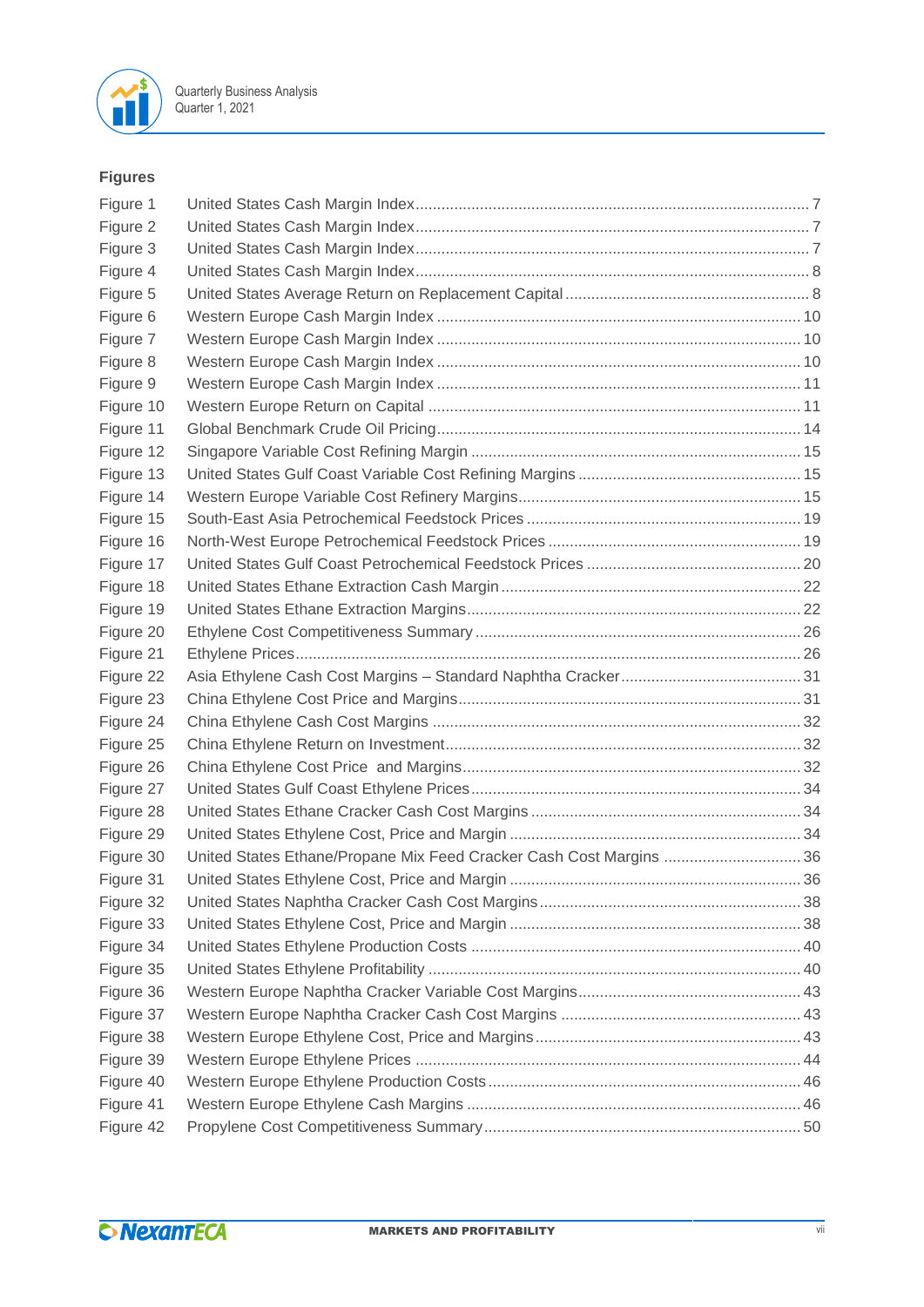

| Figure 43 |  |
|-----------|--|
| Figure 44 |  |
| Figure 45 |  |
| Figure 46 |  |
| Figure 47 |  |
| Figure 48 |  |
| Figure 49 |  |
| Figure 50 |  |
| Figure 51 |  |
| Figure 52 |  |
| Figure 53 |  |
| Figure 54 |  |
| Figure 55 |  |
| Figure 56 |  |
| Figure 57 |  |
| Figure 58 |  |
| Figure 59 |  |
| Figure 60 |  |
| Figure 61 |  |
| Figure 62 |  |
| Figure 63 |  |
| Figure 64 |  |
| Figure 65 |  |
| Figure 66 |  |
| Figure 67 |  |
| Figure 68 |  |
| Figure 69 |  |
| Figure 70 |  |
| Figure 71 |  |
| Figure 72 |  |
| Figure 73 |  |
| Figure 74 |  |
| Figure 75 |  |
| Figure 76 |  |
| Figure 77 |  |
| Figure 78 |  |
| Figure 79 |  |
| Figure 80 |  |
| Figure 81 |  |
| Figure 82 |  |
| Figure 83 |  |
| Figure 84 |  |
| Figure 85 |  |
| Figure 86 |  |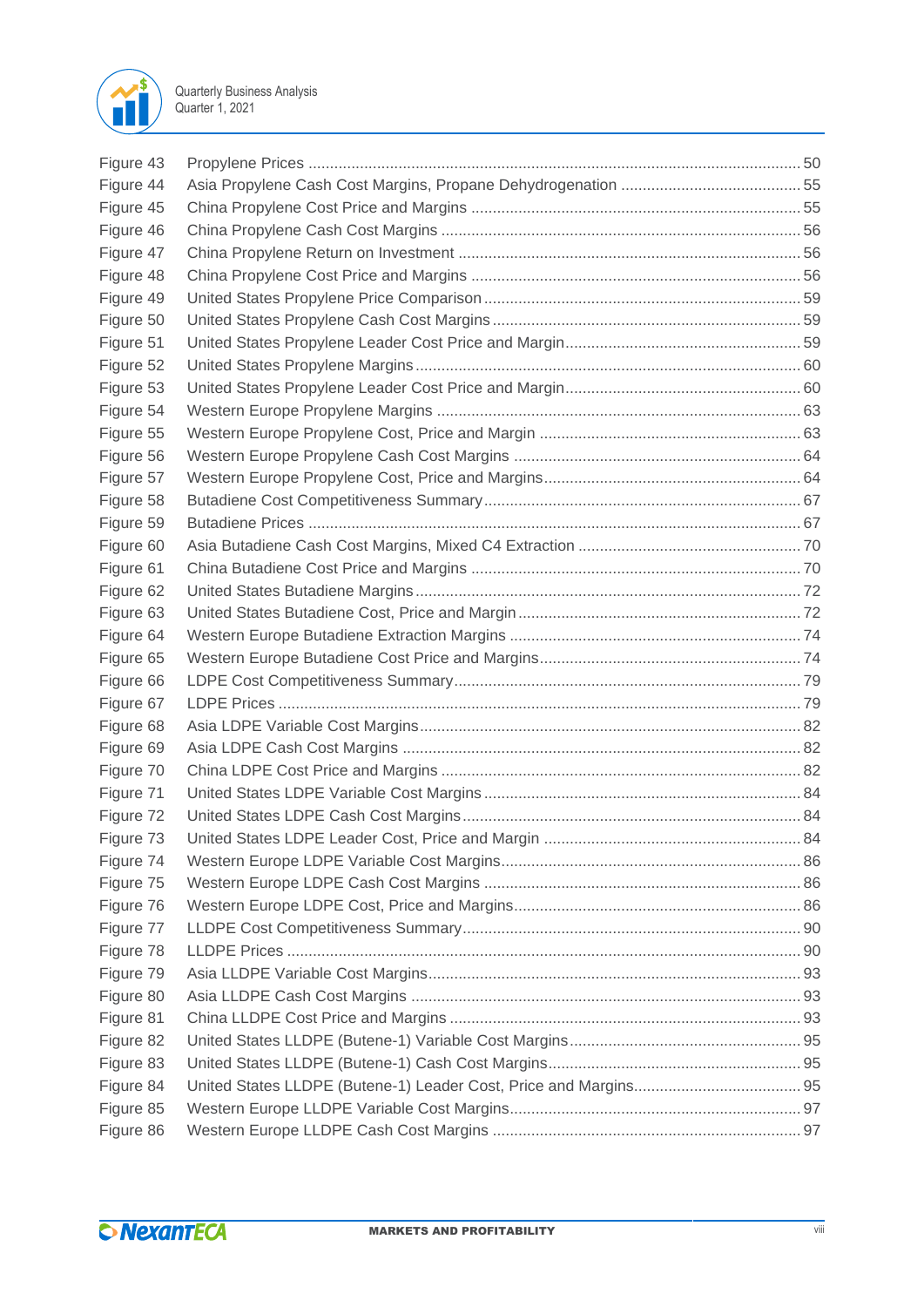

| Figure 87  |                                                                           |  |
|------------|---------------------------------------------------------------------------|--|
| Figure 88  |                                                                           |  |
| Figure 89  |                                                                           |  |
| Figure 90  |                                                                           |  |
| Figure 91  |                                                                           |  |
| Figure 92  |                                                                           |  |
| Figure 93  | United States HDPE Margins (Injection Moulding) Variable Cost Margins 106 |  |
| Figure 94  | United States HDPE Margins (Injection Moulding) Cash Cost Margins 106     |  |
| Figure 95  | United States HDPE (Injection Moulding) Leader Cost Price and Margin  106 |  |
| Figure 96  |                                                                           |  |
| Figure 97  |                                                                           |  |
| Figure 98  |                                                                           |  |
| Figure 99  |                                                                           |  |
| Figure 100 |                                                                           |  |
| Figure 101 |                                                                           |  |
| Figure 102 |                                                                           |  |
| Figure 103 |                                                                           |  |
| Figure 104 |                                                                           |  |
| Figure 105 |                                                                           |  |
| Figure 106 |                                                                           |  |
| Figure 107 |                                                                           |  |
| Figure 108 |                                                                           |  |
| Figure 109 |                                                                           |  |
| Figure 110 |                                                                           |  |
| Figure 111 |                                                                           |  |
| Figure 112 |                                                                           |  |
| Figure 113 |                                                                           |  |
| Figure 114 |                                                                           |  |
| Figure 115 |                                                                           |  |
|            |                                                                           |  |
| Figure 117 |                                                                           |  |
| Figure 118 |                                                                           |  |
| Figure 119 |                                                                           |  |
| Figure 120 |                                                                           |  |
| Figure 121 |                                                                           |  |
| Figure 122 |                                                                           |  |
| Figure 123 |                                                                           |  |
| Figure 124 |                                                                           |  |
| Figure 125 |                                                                           |  |
| Figure 126 |                                                                           |  |
| Figure 127 |                                                                           |  |
| Figure 128 |                                                                           |  |
| Figure 129 |                                                                           |  |
| Figure 130 |                                                                           |  |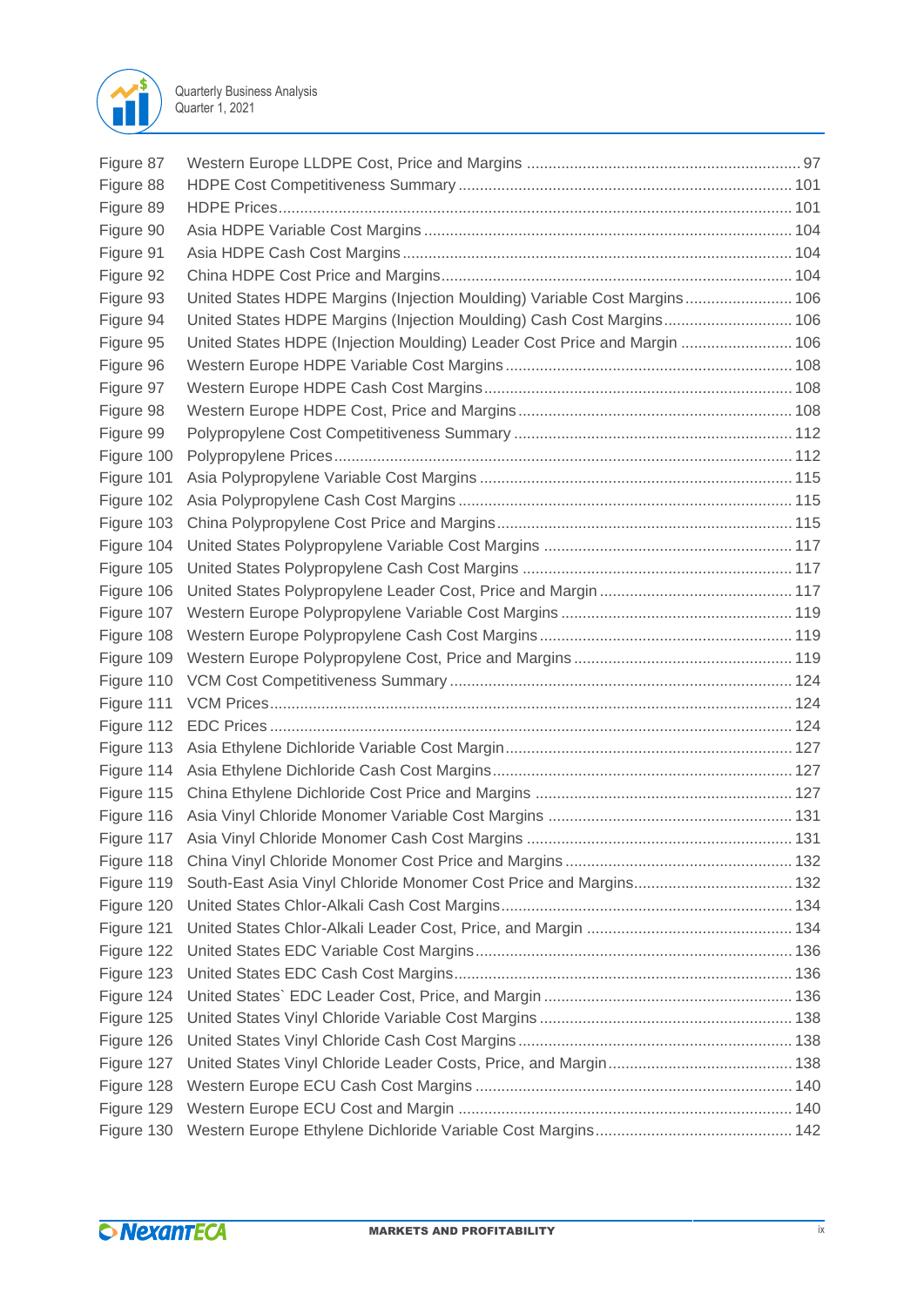

| Figure 131 |                                                                                  |  |
|------------|----------------------------------------------------------------------------------|--|
|            |                                                                                  |  |
| Figure 133 |                                                                                  |  |
| Figure 134 |                                                                                  |  |
|            | Figure 135 Western Europe Vinyl Chloride Monomer Cost, Price and Margins  144    |  |
| Figure 136 |                                                                                  |  |
| Figure 137 |                                                                                  |  |
| Figure 138 |                                                                                  |  |
| Figure 139 |                                                                                  |  |
| Figure 140 |                                                                                  |  |
| Figure 141 |                                                                                  |  |
| Figure 142 |                                                                                  |  |
| Figure 143 |                                                                                  |  |
| Figure 144 |                                                                                  |  |
| Figure 145 |                                                                                  |  |
| Figure 146 |                                                                                  |  |
| Figure 147 |                                                                                  |  |
| Figure 148 |                                                                                  |  |
| Figure 149 |                                                                                  |  |
| Figure 150 |                                                                                  |  |
| Figure 151 |                                                                                  |  |
| Figure 152 |                                                                                  |  |
| Figure 153 |                                                                                  |  |
| Figure 154 |                                                                                  |  |
| Figure 155 |                                                                                  |  |
| Figure 156 |                                                                                  |  |
| Figure 157 |                                                                                  |  |
| Figure 158 | United States Toluene Recovery for Chemicals versus Blending Into Gasoline)  171 |  |
| Figure 159 |                                                                                  |  |
| Figure 160 |                                                                                  |  |
| Figure 161 |                                                                                  |  |
| Figure 162 |                                                                                  |  |
| Figure 163 |                                                                                  |  |
| Figure 164 |                                                                                  |  |
| Figure 165 |                                                                                  |  |
| Figure 166 |                                                                                  |  |
| Figure 167 | United States Mixed Xylenes - Reformate Extraction Cash Cost Margins 182         |  |
| Figure 168 | United States Mixed Xylenes - Toluene Conversion Cash Cost Margins  182          |  |
| Figure 169 |                                                                                  |  |
| Figure 170 |                                                                                  |  |
| Figure 171 |                                                                                  |  |
| Figure 172 |                                                                                  |  |
| Figure 173 | Western Europe Spot Price Differentials to Premium Unleaded Gasoline  186        |  |
| Figure 174 |                                                                                  |  |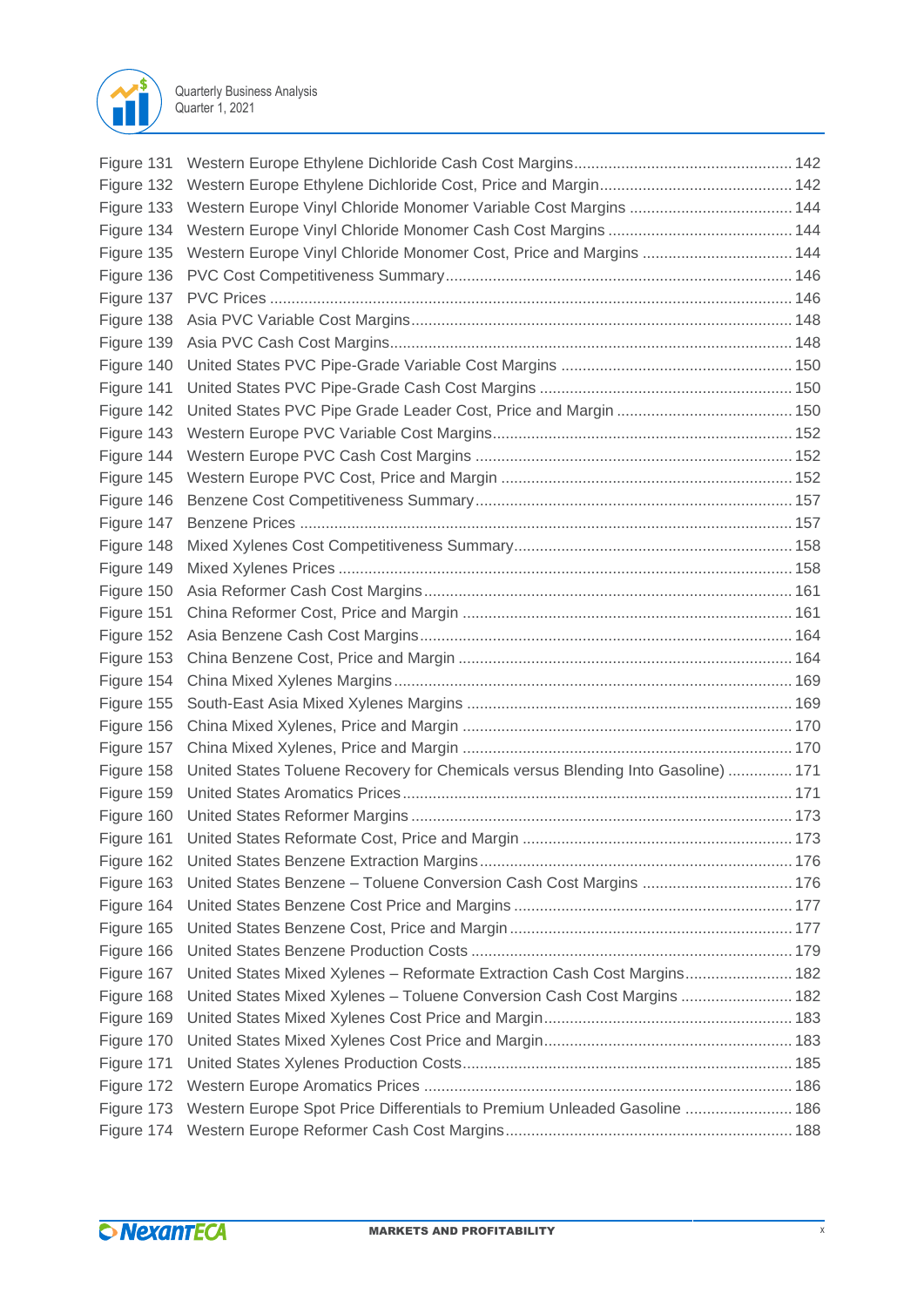

| Figure 176 |  |
|------------|--|
|            |  |
| Figure 178 |  |
| Figure 179 |  |
| Figure 180 |  |
| Figure 181 |  |
| Figure 182 |  |
| Figure 183 |  |
| Figure 184 |  |
| Figure 185 |  |
| Figure 186 |  |
| Figure 187 |  |
| Figure 188 |  |
| Figure 189 |  |
| Figure 190 |  |
| Figure 191 |  |
| Figure 192 |  |
| Figure 193 |  |
| Figure 194 |  |
| Figure 195 |  |
| Figure 196 |  |
| Figure 197 |  |
| Figure 198 |  |
| Figure 199 |  |
| Figure 200 |  |
| Figure 201 |  |
| Figure 202 |  |
|            |  |
|            |  |
|            |  |
| Figure 206 |  |
| Figure 207 |  |
| Figure 208 |  |
| Figure 209 |  |
| Figure 210 |  |
| Figure 211 |  |
| Figure 212 |  |
| Figure 213 |  |
| Figure 214 |  |
| Figure 215 |  |
| Figure 216 |  |
| Figure 217 |  |
| Figure 218 |  |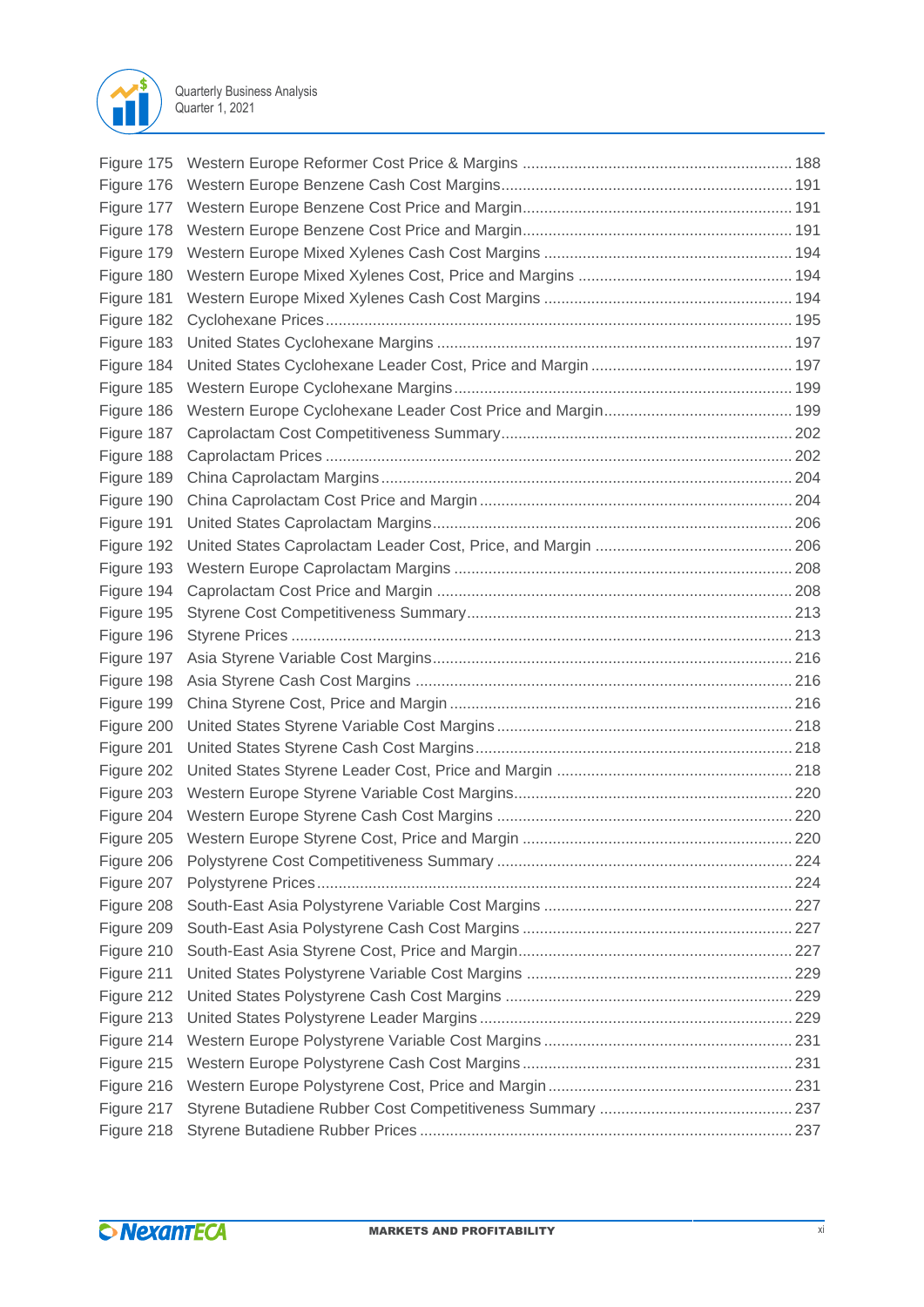

| Figure 219 |                                                                                  |  |
|------------|----------------------------------------------------------------------------------|--|
| Figure 220 | South-East Asia Styrene Butadiene Rubber Cost, Price and Margin  239             |  |
| Figure 221 |                                                                                  |  |
| Figure 222 |                                                                                  |  |
| Figure 223 |                                                                                  |  |
| Figure 224 | Western Europe Styrene Butadiene Rubber Leader Cost Price and Margin 243         |  |
| Figure 225 |                                                                                  |  |
| Figure 226 |                                                                                  |  |
| Figure 227 |                                                                                  |  |
| Figure 228 | South-East Asia Acrylonitrile Butadiene Styrene Cost, Price and Margin  249      |  |
| Figure 229 |                                                                                  |  |
| Figure 230 | United States Acrylonitrile Butadiene Styrene Leader Cost Price and Margin  251  |  |
| Figure 231 |                                                                                  |  |
| Figure 232 | Western Europe Acrylonitrile Butadiene Styrene Leader Cost Price and Margin  253 |  |
| Figure 233 |                                                                                  |  |
| Figure 234 |                                                                                  |  |
| Figure 235 |                                                                                  |  |
| Figure 236 |                                                                                  |  |
| Figure 237 |                                                                                  |  |
| Figure 238 |                                                                                  |  |
| Figure 239 |                                                                                  |  |
| Figure 240 |                                                                                  |  |
| Figure 241 |                                                                                  |  |
| Figure 242 |                                                                                  |  |
| Figure 243 |                                                                                  |  |
| Figure 244 |                                                                                  |  |
| Figure 245 |                                                                                  |  |
| Figure 246 |                                                                                  |  |
| Figure 247 |                                                                                  |  |
| Figure 248 |                                                                                  |  |
| Figure 249 | United States Mono Ethylene Glycol Leader Cost, Price and Margin 273             |  |
| Figure 250 |                                                                                  |  |
| Figure 251 |                                                                                  |  |
| Figure 252 |                                                                                  |  |
| Figure 253 |                                                                                  |  |
| Figure 254 |                                                                                  |  |
| Figure 255 |                                                                                  |  |
| Figure 256 |                                                                                  |  |
| Figure 257 |                                                                                  |  |
| Figure 258 |                                                                                  |  |
| Figure 259 |                                                                                  |  |
| Figure 260 |                                                                                  |  |
| Figure 261 |                                                                                  |  |
| Figure 262 |                                                                                  |  |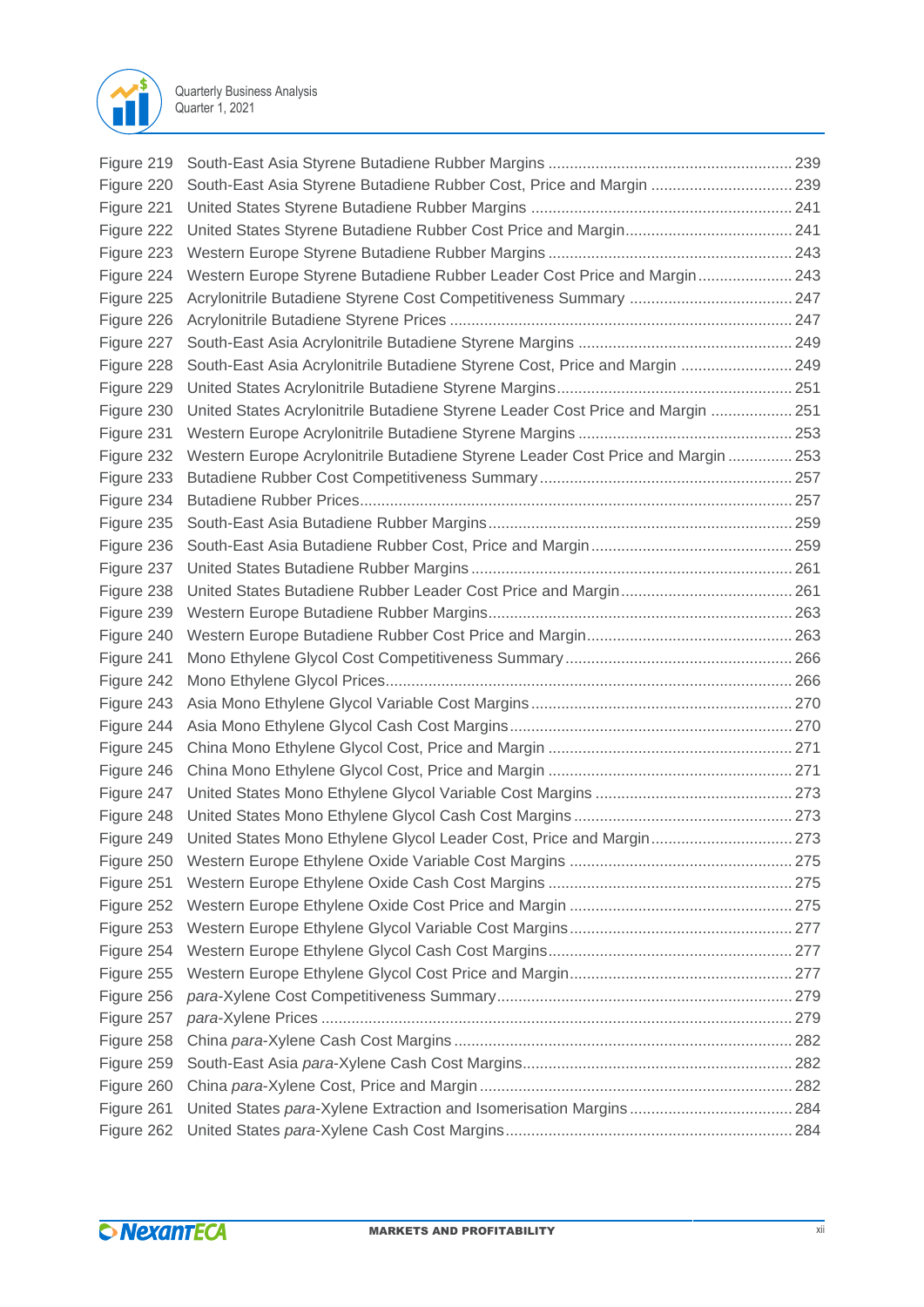

| Figure 263 |                                                                    |  |
|------------|--------------------------------------------------------------------|--|
| Figure 264 |                                                                    |  |
| Figure 265 |                                                                    |  |
| Figure 266 |                                                                    |  |
| Figure 267 |                                                                    |  |
| Figure 268 |                                                                    |  |
| Figure 269 |                                                                    |  |
| Figure 270 |                                                                    |  |
| Figure 271 |                                                                    |  |
| Figure 272 |                                                                    |  |
| Figure 273 |                                                                    |  |
| Figure 274 |                                                                    |  |
| Figure 275 |                                                                    |  |
| Figure 276 |                                                                    |  |
| Figure 277 |                                                                    |  |
| Figure 278 |                                                                    |  |
| Figure 279 |                                                                    |  |
| Figure 280 |                                                                    |  |
| Figure 281 |                                                                    |  |
| Figure 282 |                                                                    |  |
| Figure 283 |                                                                    |  |
| Figure 284 |                                                                    |  |
| Figure 285 |                                                                    |  |
| Figure 286 |                                                                    |  |
| Figure 287 |                                                                    |  |
| Figure 288 | Western Europe PET Bottle Grade Leader Cost, Price and Margin  306 |  |
| Figure 289 |                                                                    |  |
| Figure 290 |                                                                    |  |
| Figure 291 |                                                                    |  |
| Figure 292 |                                                                    |  |
| Figure 293 |                                                                    |  |
| Figure 294 |                                                                    |  |
| Figure 295 |                                                                    |  |
| Figure 296 |                                                                    |  |
| Figure 297 |                                                                    |  |
| Figure 298 |                                                                    |  |
| Figure 299 |                                                                    |  |
| Figure 300 |                                                                    |  |
| Figure 301 |                                                                    |  |
| Figure 302 |                                                                    |  |
| Figure 303 |                                                                    |  |
| Figure 304 |                                                                    |  |
| Figure 305 |                                                                    |  |
| Figure 306 |                                                                    |  |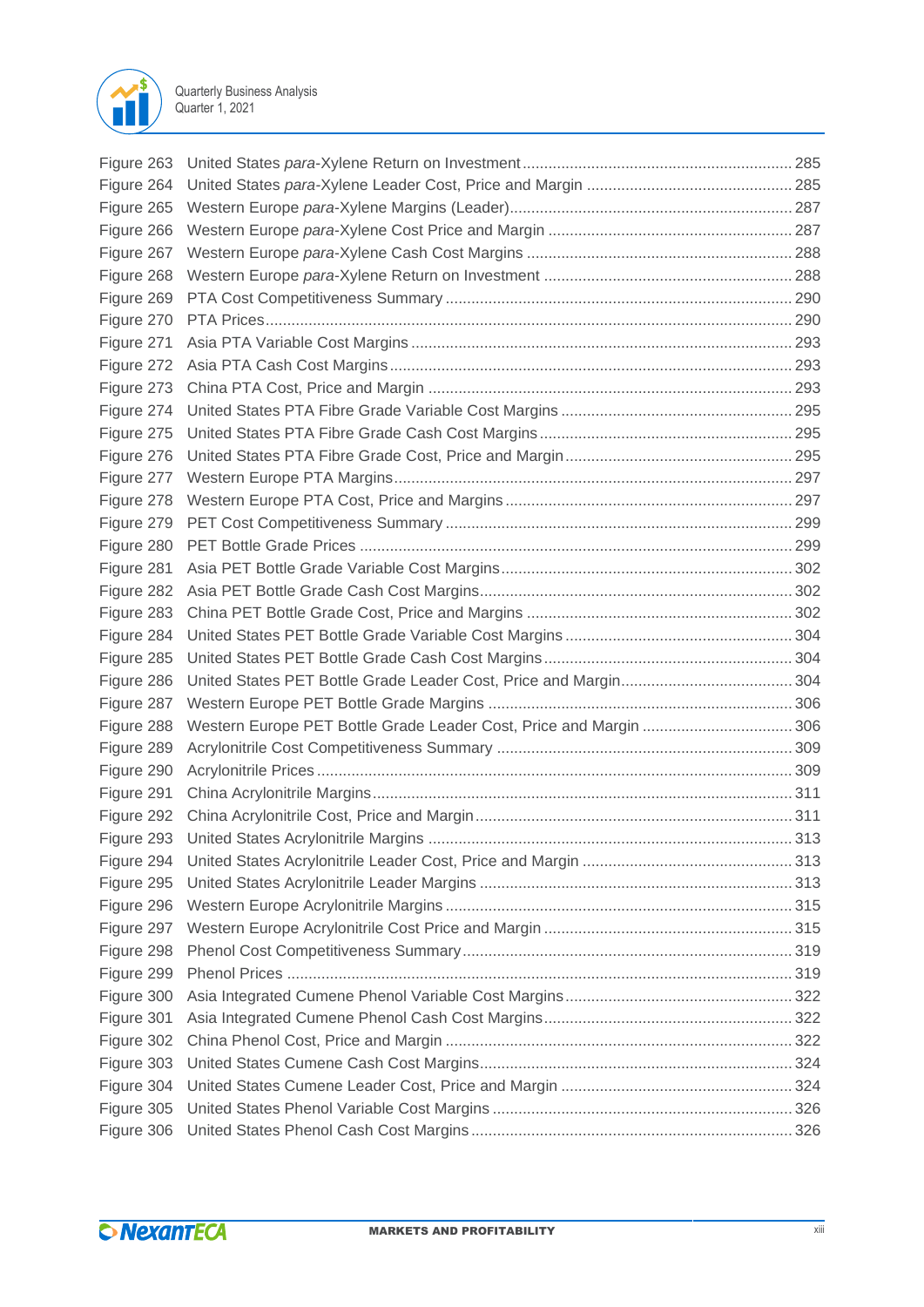

| Figure 307 |                                                                      |  |
|------------|----------------------------------------------------------------------|--|
| Figure 308 |                                                                      |  |
| Figure 309 |                                                                      |  |
| Figure 310 |                                                                      |  |
| Figure 311 |                                                                      |  |
| Figure 312 |                                                                      |  |
| Figure 313 |                                                                      |  |
| Figure 314 |                                                                      |  |
| Figure 315 |                                                                      |  |
| Figure 316 |                                                                      |  |
| Figure 317 |                                                                      |  |
| Figure 318 |                                                                      |  |
| Figure 319 |                                                                      |  |
| Figure 320 |                                                                      |  |
| Figure 321 |                                                                      |  |
| Figure 322 |                                                                      |  |
| Figure 323 | South-East Asia Polycarbonate Interfacial Cost Price and Margin  343 |  |
| Figure 324 | South-East Asia Polycarbonate Melt Phase Cost Price and Margin 343   |  |
| Figure 325 |                                                                      |  |
| Figure 326 |                                                                      |  |
| Figure 327 |                                                                      |  |
| Figure 328 | United States Polycarbonate Margins - Melt Phase Non-Phosgene 347    |  |
| Figure 329 |                                                                      |  |
| Figure 330 |                                                                      |  |
| Figure 331 |                                                                      |  |
| Figure 332 | Western Europe Polycarbonate Melt Phase Cost Price and Margin  351   |  |
| Figure 333 |                                                                      |  |
| Figure 334 |                                                                      |  |
| Figure 335 |                                                                      |  |
| Figure 336 |                                                                      |  |
| Figure 337 |                                                                      |  |
| Figure 338 |                                                                      |  |
| Figure 339 |                                                                      |  |
| Figure 340 |                                                                      |  |
| Figure 341 |                                                                      |  |
| Figure 342 |                                                                      |  |
| Figure 343 |                                                                      |  |
| Figure 344 |                                                                      |  |
| Figure 345 |                                                                      |  |
| Figure 346 |                                                                      |  |
| Figure 347 |                                                                      |  |
| Figure 348 |                                                                      |  |
| Figure 349 |                                                                      |  |
| Figure 350 |                                                                      |  |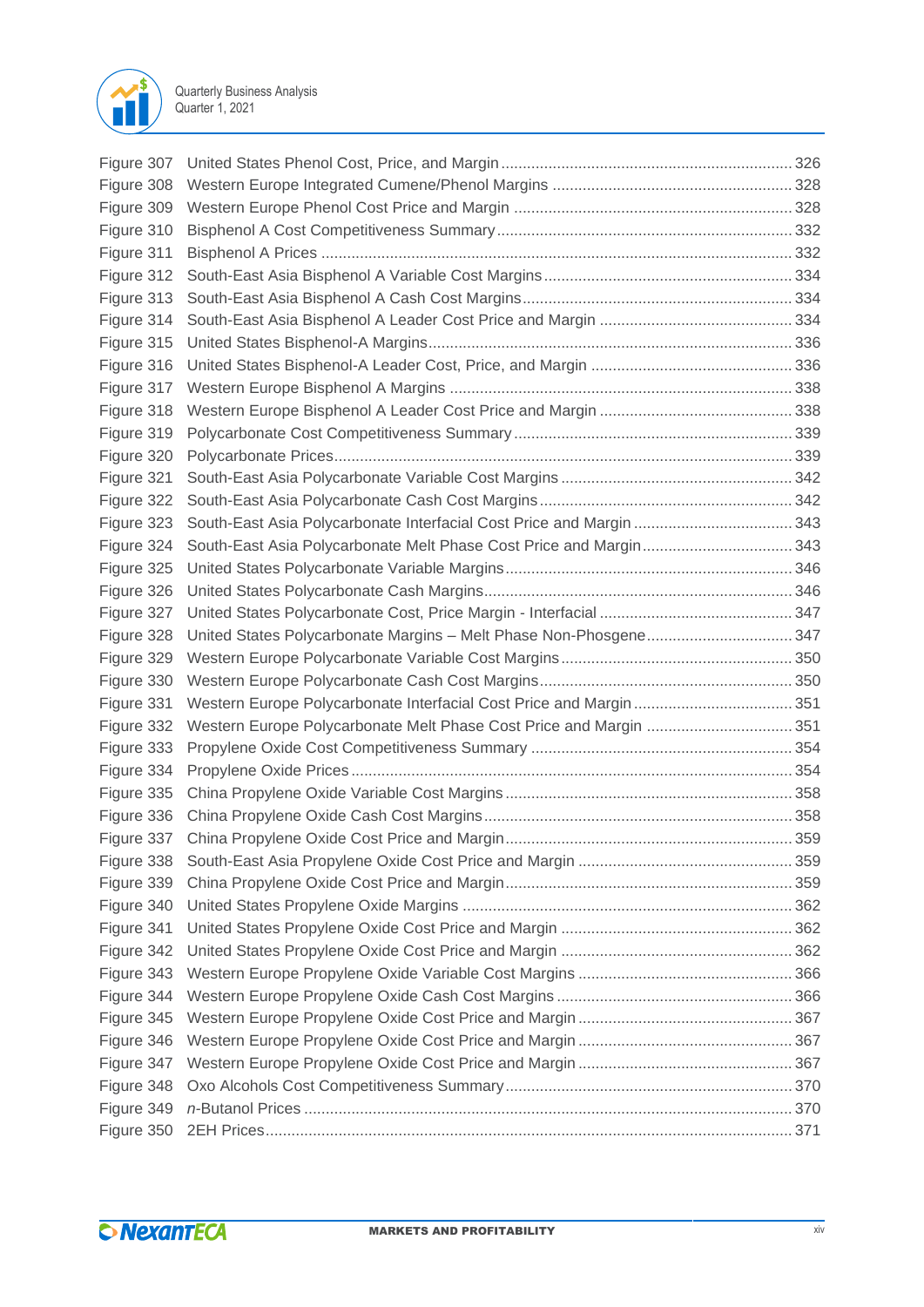

| Figure 351 |  |
|------------|--|
| Figure 352 |  |
| Figure 353 |  |
| Figure 354 |  |
| Figure 355 |  |
| Figure 356 |  |
| Figure 357 |  |
| Figure 358 |  |
| Figure 359 |  |
| Figure 360 |  |
| Figure 361 |  |
| Figure 362 |  |
| Figure 363 |  |
| Figure 364 |  |
| Figure 365 |  |
| Figure 366 |  |
| Figure 367 |  |
| Figure 368 |  |
| Figure 369 |  |
| Figure 370 |  |
| Figure 371 |  |
| Figure 372 |  |
| Figure 373 |  |
| Figure 374 |  |
| Figure 375 |  |
| Figure 376 |  |
| Figure 377 |  |
| Figure 378 |  |
| Figure 379 |  |
| Figure 380 |  |
| Figure 381 |  |
| Figure 382 |  |
| Figure 383 |  |
| Figure 384 |  |
| Figure 385 |  |
| Figure 386 |  |
| Figure 387 |  |
| Figure 388 |  |
| Figure 389 |  |
| Figure 390 |  |
| Figure 391 |  |
| Figure 392 |  |
| Figure 393 |  |
| Figure 394 |  |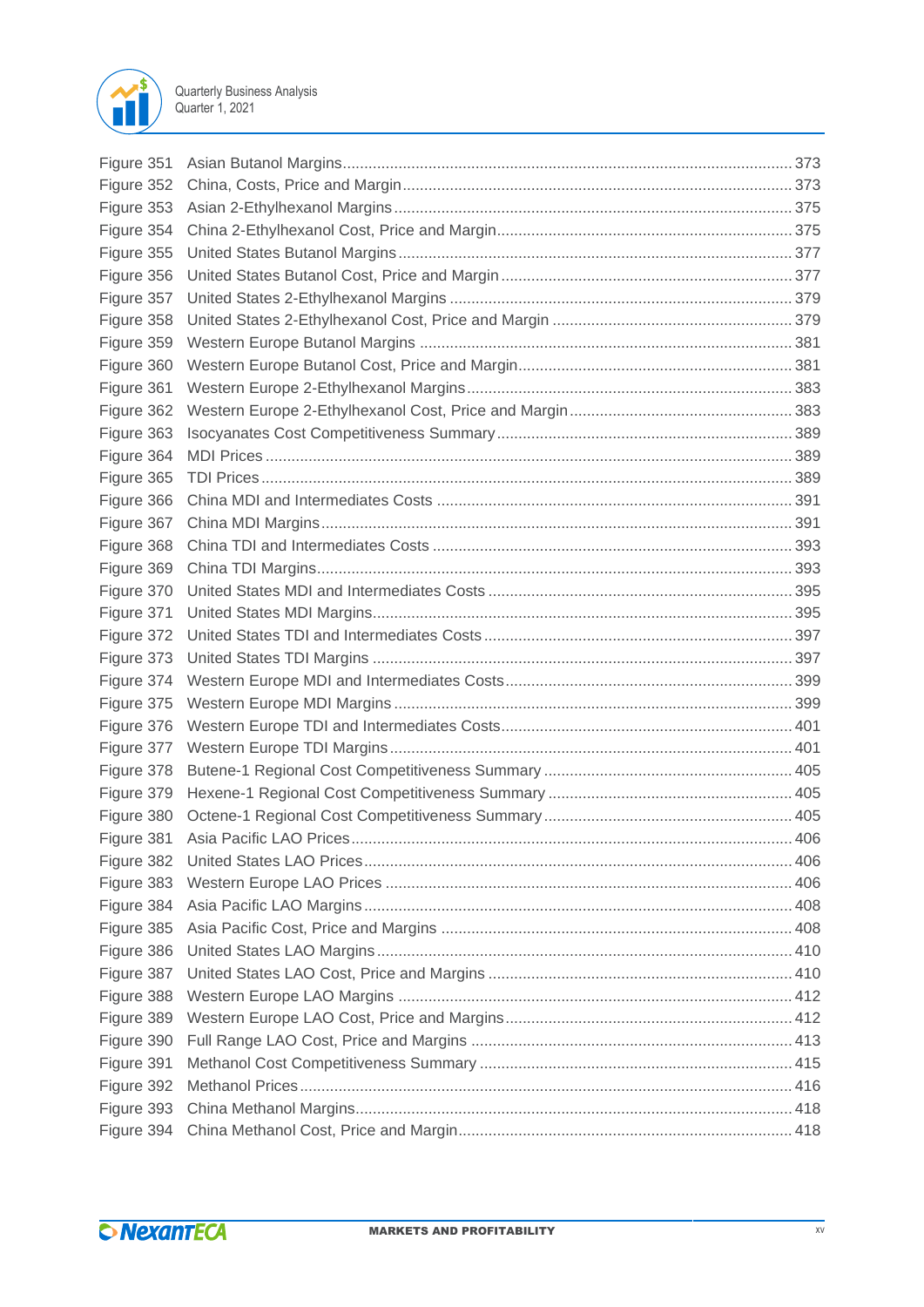

| Figure 395 |  |
|------------|--|
| Figure 396 |  |
| Figure 397 |  |
| Figure 398 |  |
| Figure 399 |  |
| Figure 400 |  |
| Figure 401 |  |
| Figure 402 |  |
| Figure 403 |  |
| Figure 404 |  |
| Figure 405 |  |
| Figure 406 |  |
| Figure 407 |  |
| Figure 408 |  |
| Figure 409 |  |
| Figure 410 |  |
| Figure 411 |  |
| Figure 412 |  |
| Figure 413 |  |
| Figure 414 |  |
| Figure 415 |  |
| Figure 416 |  |
| Figure 417 |  |
| Figure 418 |  |
| Figure 419 |  |
| Figure 420 |  |
| Figure 421 |  |
| Figure 422 |  |
|            |  |

## **Tables**

| Table 1  |                                                                               |  |
|----------|-------------------------------------------------------------------------------|--|
| Table 2  |                                                                               |  |
| Table 3  |                                                                               |  |
| Table 4  |                                                                               |  |
| Table 5  |                                                                               |  |
| Table 6  |                                                                               |  |
| Table 7  |                                                                               |  |
| Table 8  | United States Ethane Recovery Leader Costs, Revenues, and Margins  21         |  |
| Table 9  |                                                                               |  |
| Table 10 |                                                                               |  |
| Table 11 |                                                                               |  |
| Table 12 |                                                                               |  |
| Table 13 | United States Ethylene Leader Costs, Revenues and Margins (Ethane Cracker) 33 |  |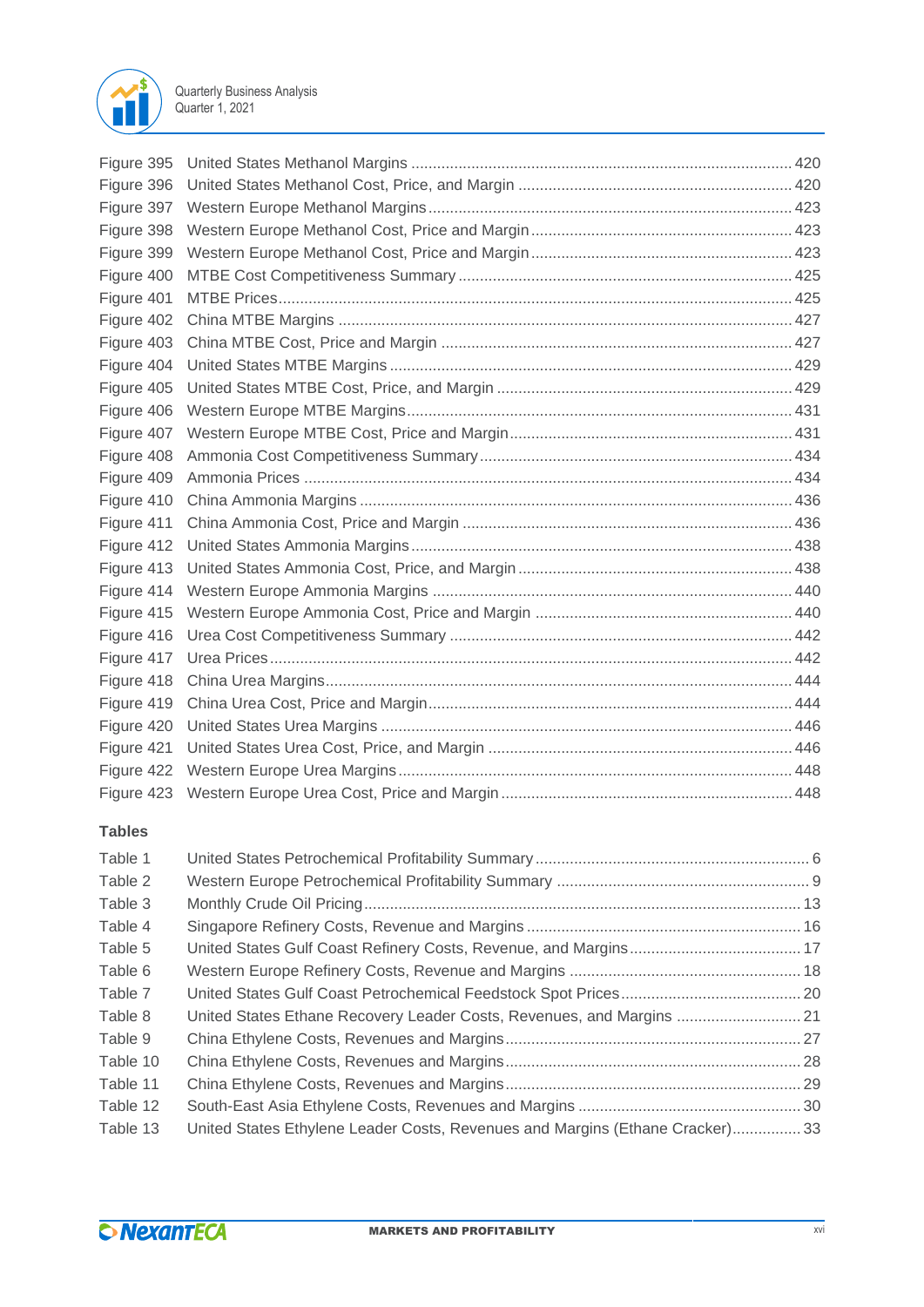

| Table 14 | United States Ethylene Leader Costs, Revenues and Margins (Ethane/Propane       |
|----------|---------------------------------------------------------------------------------|
| Table 15 | United States Ethylene Leader Costs, Revenues and Margins (Standard Naphtha     |
| Table 16 | United States Ethylene Production Costs (Cracker Feedstock Competitiveness) 39  |
| Table 17 | Western Europe Ethylene Leader Costs, Revenues and Margins Standard Naphtha     |
|          |                                                                                 |
| Table 18 | Western Europe Ethylene Leader Costs, Revenues and Margins Basic Naphtha        |
| Table 19 |                                                                                 |
| Table 20 |                                                                                 |
| Table 21 |                                                                                 |
| Table 22 |                                                                                 |
| Table 23 |                                                                                 |
| Table 24 | United States Polymer Grade Propylene Leader Cost, Revenues, and Margins        |
| Table 25 | United States Polymer Grade Propylene Leader Cost, Revenues, and Margins        |
| Table 26 | Western Europe Propylene Costs, Revenue and Margins Propane Dehydrogenation     |
| Table 27 | Western Europe Propylene Costs, Revenues and Margins Refinery Propylene         |
| Table 28 | China Butadiene Costs, Revenues and Margins Mixed C4 Extraction  68             |
| Table 29 |                                                                                 |
| Table 30 | United States Butadiene Costs, Revenues, and Margins Leader Plants 71           |
| Table 31 |                                                                                 |
| Table 32 |                                                                                 |
| Table 33 |                                                                                 |
| Table 34 | United States Low Density Polyethylene Leader Costs, Revenues, and Margins 83   |
| Table 35 | Western Europe Low Density Polyethylene Leader Costs, Revenues and Margins  85  |
| Table 36 |                                                                                 |
| Table 37 |                                                                                 |
| Table 38 | United States Linear Low Density Leader Polyethylene Costs, Revenues, and       |
| Table 39 | Western Europe Linear Low Density Polyethylene Leader Costs, Revenues and       |
| Table 40 |                                                                                 |
| Table 41 |                                                                                 |
| Table 42 | United States High Density Polyethylene Leader Costs Revenues and Margins       |
| Table 43 | Western Europe High Density Polyethylene Leader Costs, Revenues and Margins 107 |
| Table 44 |                                                                                 |
| Table 45 |                                                                                 |
| Table 46 | United States Polypropylene Leader Costs, Revenue, and Margins 116              |
| Table 47 | Western Europe Polypropylene Leader Costs, Revenues and Margins 118             |
| Table 48 |                                                                                 |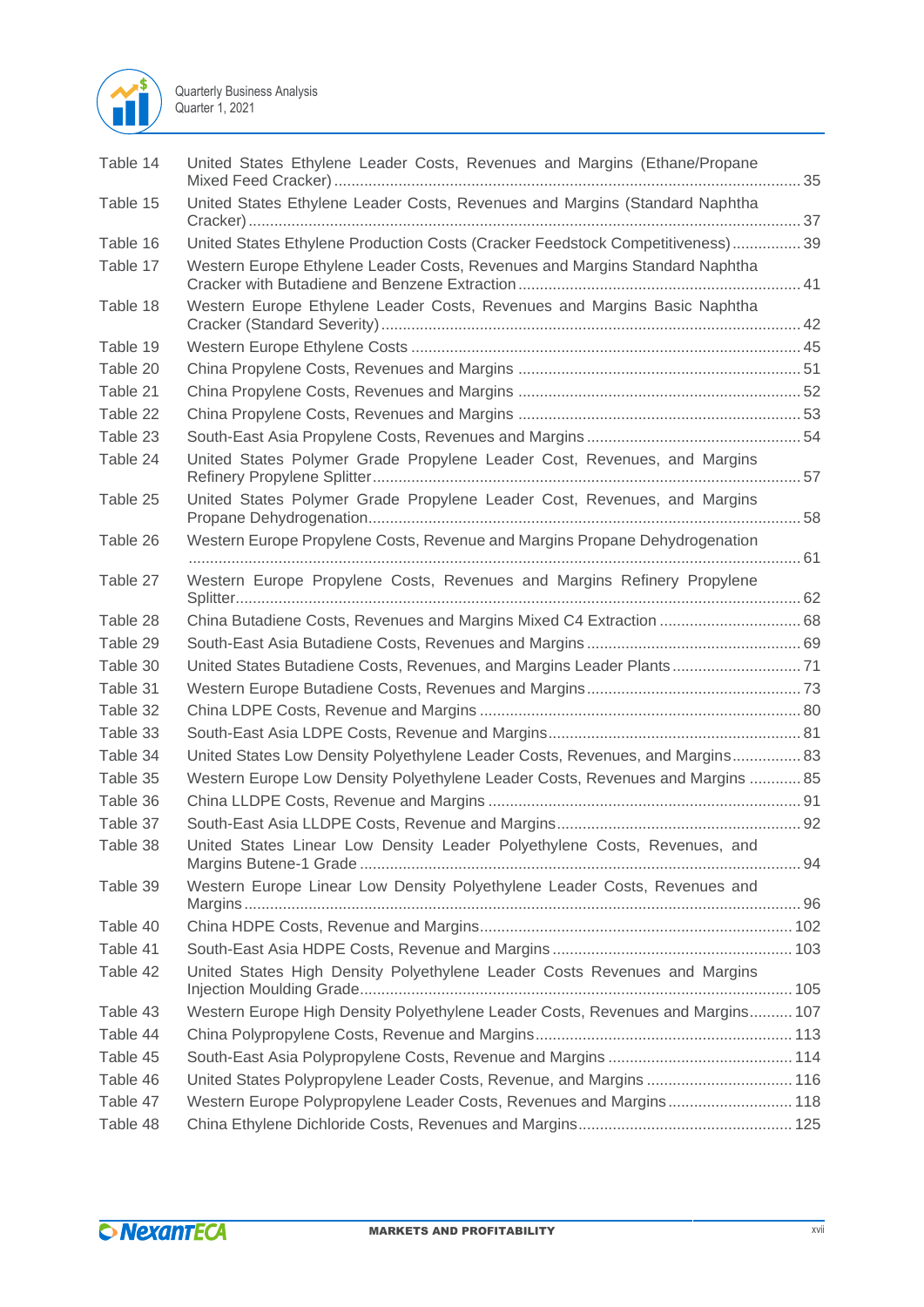

| Table 49 | South-East Asia Ethylene Dichloride Costs, Revenues and Margins  126              |  |
|----------|-----------------------------------------------------------------------------------|--|
| Table 50 |                                                                                   |  |
| Table 51 |                                                                                   |  |
| Table 52 | South-East Asia Vinyl Chloride Monomer Costs, Revenues and Margins 130            |  |
| Table 53 |                                                                                   |  |
| Table 54 | United States Export Ethylene Dichloride Leader Costs, Revenues, and Margins 135  |  |
| Table 55 | United States Vinyl Chloride Monomer Leader Costs, Revenues, and Margins 137      |  |
| Table 56 |                                                                                   |  |
| Table 57 | Western Europe Ethylene Dichloride Leader Costs, Revenues and Margins 141         |  |
| Table 58 | Western Europe Vinyl Chloride Monomer Leader Costs, Revenues and Margins          |  |
| Table 59 |                                                                                   |  |
| Table 60 | United States Polyvinyl Chloride Leader Costs, Revenues, and Margins  149         |  |
| Table 61 | Western Europe Polyvinyl Chloride Leader Costs, Revenues and Margins 151          |  |
| Table 62 |                                                                                   |  |
| Table 63 |                                                                                   |  |
| Table 64 |                                                                                   |  |
| Table 65 |                                                                                   |  |
| Table 66 | China Mixed Xylenes Costs, Revenues and Margins Reformate Extraction  165         |  |
| Table 67 |                                                                                   |  |
| Table 68 |                                                                                   |  |
| Table 69 |                                                                                   |  |
| Table 70 |                                                                                   |  |
| Table 71 | United States Benzene Costs, Revenues, and Margins Toluene Hydrodealkylation  174 |  |
| Table 72 | United States Benzene Costs, Revenues, and Margins Toluene Disproportionation 175 |  |
| Table 73 |                                                                                   |  |
| Table 74 | United States Mixed Xylenes Costs, Revenues and Margins Reformate Extraction  180 |  |
| Table 75 | United States Xylenes Costs, Revenues and Margins Toluene Disproportionation      |  |
| Table 76 |                                                                                   |  |
| Table 77 |                                                                                   |  |
| Table 78 | Western Europe Benzene Costs, Revenues and Margins Extraction from Pygas  189     |  |
| Table 79 | Western Europe Benzene Costs, Revenues and Margins Toluene Hydrodealkylation      |  |
| Table 80 | Western Europe Mixed Xylenes Costs, Revenues and Margins Toluene                  |  |
| Table 81 | Western Europe Mixed Xylenes Costs, Revenues and Margins Reformate Extraction     |  |
| Table 82 | United States Cyclohexane Leader Costs, Revenues, and Margins  196                |  |
| Table 83 | Western Europe Cyclohexane Leader Costs, Revenues and Margins 198                 |  |
| Table 84 |                                                                                   |  |
| Table 85 |                                                                                   |  |
| Table 86 |                                                                                   |  |
| Table 87 |                                                                                   |  |
| Table 88 |                                                                                   |  |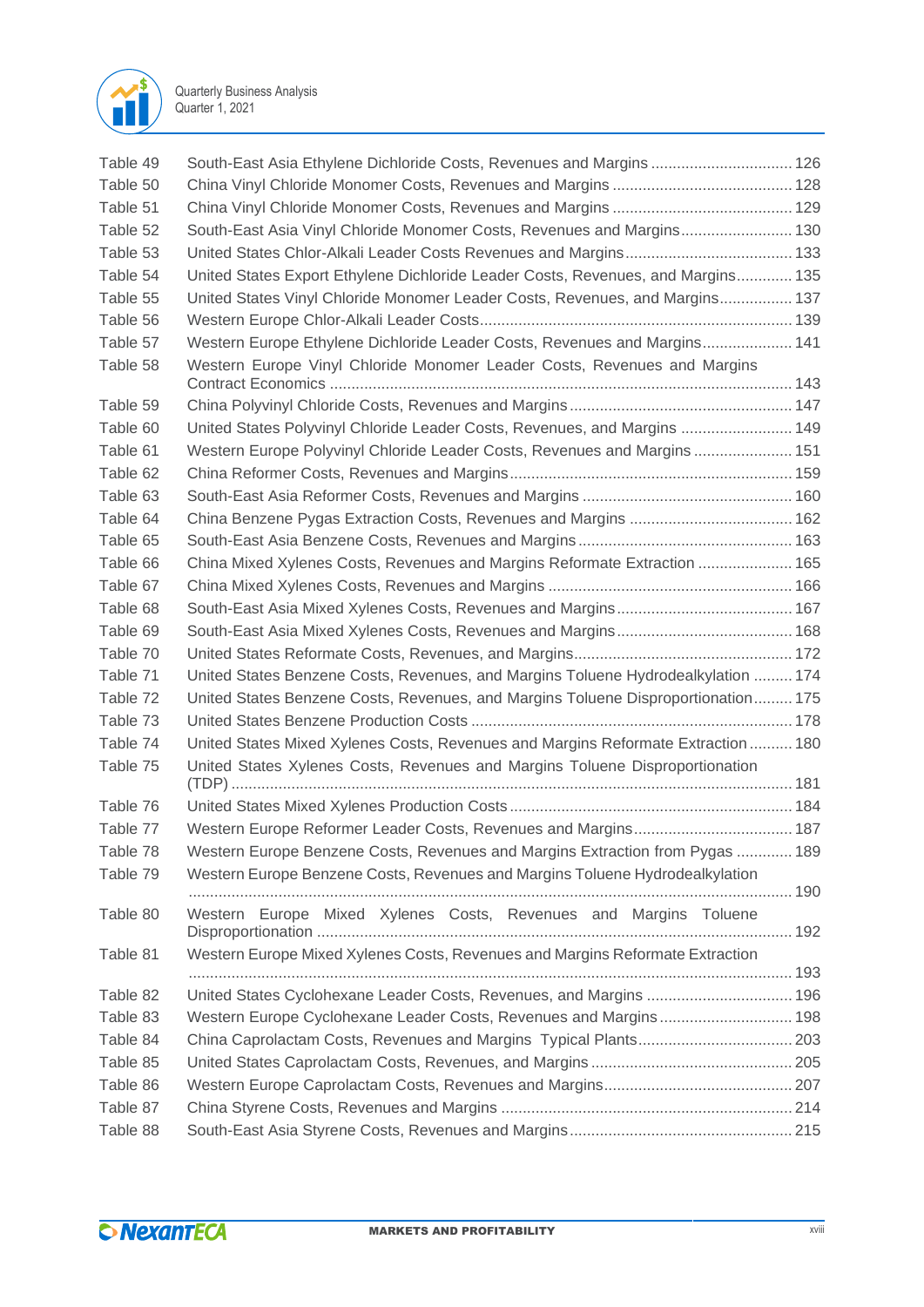

| Table 89  |                                                                                 |  |
|-----------|---------------------------------------------------------------------------------|--|
| Table 90  |                                                                                 |  |
| Table 91  |                                                                                 |  |
| Table 92  |                                                                                 |  |
| Table 93  | United States Polystyrene Leader Costs, Revenues, and Margins  228              |  |
| Table 94  | Western Europe Polystyrene Leader Costs, Revenues and Margins 230               |  |
| Table 95  | South-East Asia Styrene Butadiene Rubber Costs, Revenues and Margins 238        |  |
| Table 96  | United States Styrene Butadiene Rubber Costs, Revenues and Margins Typical      |  |
| Table 97  | Western Europe Styrene Butadiene Rubber Costs, Revenues and Margins  242        |  |
| Table 98  | South-East Asia Acrylonitrile Butadiene Styrene Costs, Revenues and Margins 248 |  |
| Table 99  |                                                                                 |  |
| Table 100 | Western Europe Acrylonitrile Butadiene Styrene Costs, Revenues and Margins 252  |  |
| Table 101 | Butadiene Rubber Costs, Revenues and Margins - South-East Asia  258             |  |
| Table 102 | United States Butadiene Rubber Costs, Revenues and Margins Leader Plants 260    |  |
| Table 103 | Western Europe Butadiene Rubber Costs, Revenues and Margins Typical Plants  262 |  |
| Table 104 | China Mono Ethylene Glycol Costs, Revenues and Margins Ethylene Oxidation and   |  |
| Table 105 | China Mono Ethylene Glycol Costs, Revenues and Margins From Coal Via DMO  268   |  |
| Table 106 | South-East Asia Mono Ethylene Glycol Costs, Revenues and Margins Ethylene       |  |
| Table 107 | United States Mono Ethylene Glycol Leader Costs, Revenues, and Margins  272     |  |
| Table 108 | Western Europe Ethylene Oxide Leader Costs, Revenues and Margins  274           |  |
| Table 109 | Western Europe Ethylene Glycol Leader Costs, Revenues and Margins 276           |  |
| Table 110 |                                                                                 |  |
| Table 111 |                                                                                 |  |
| Table 112 |                                                                                 |  |
| Table 113 | Western Europe para-Xylene Leader Costs, Revenues and Margins  286              |  |
| Table 114 |                                                                                 |  |
| Table 115 |                                                                                 |  |
| Table 116 |                                                                                 |  |
| Table 117 |                                                                                 |  |
| Table 118 |                                                                                 |  |
| Table 119 | South-East Asia PET Bottle Grade Costs, Revenues and Margins 301                |  |
| Table 120 | United States PET Bottle Grade Leader Costs, Revenues, and Margins 303          |  |
| Table 121 | Western Europe PET Bottle Grade Leader Costs, Revenues and Margins  305         |  |
| Table 122 |                                                                                 |  |
| Table 123 |                                                                                 |  |
| Table 124 | Western Europe Acrylonitrile Leader Costs, Revenues and Margins 314             |  |
| Table 125 |                                                                                 |  |
| Table 126 |                                                                                 |  |
| Table 127 |                                                                                 |  |
| Table 128 | United States Phenol Leader Costs, Revenues, and Margins Cumene Oxidation 325   |  |
| Table 129 | Western Europe Cumene/Phenol Leader Costs, Revenues and Margins 327             |  |
| Table 130 |                                                                                 |  |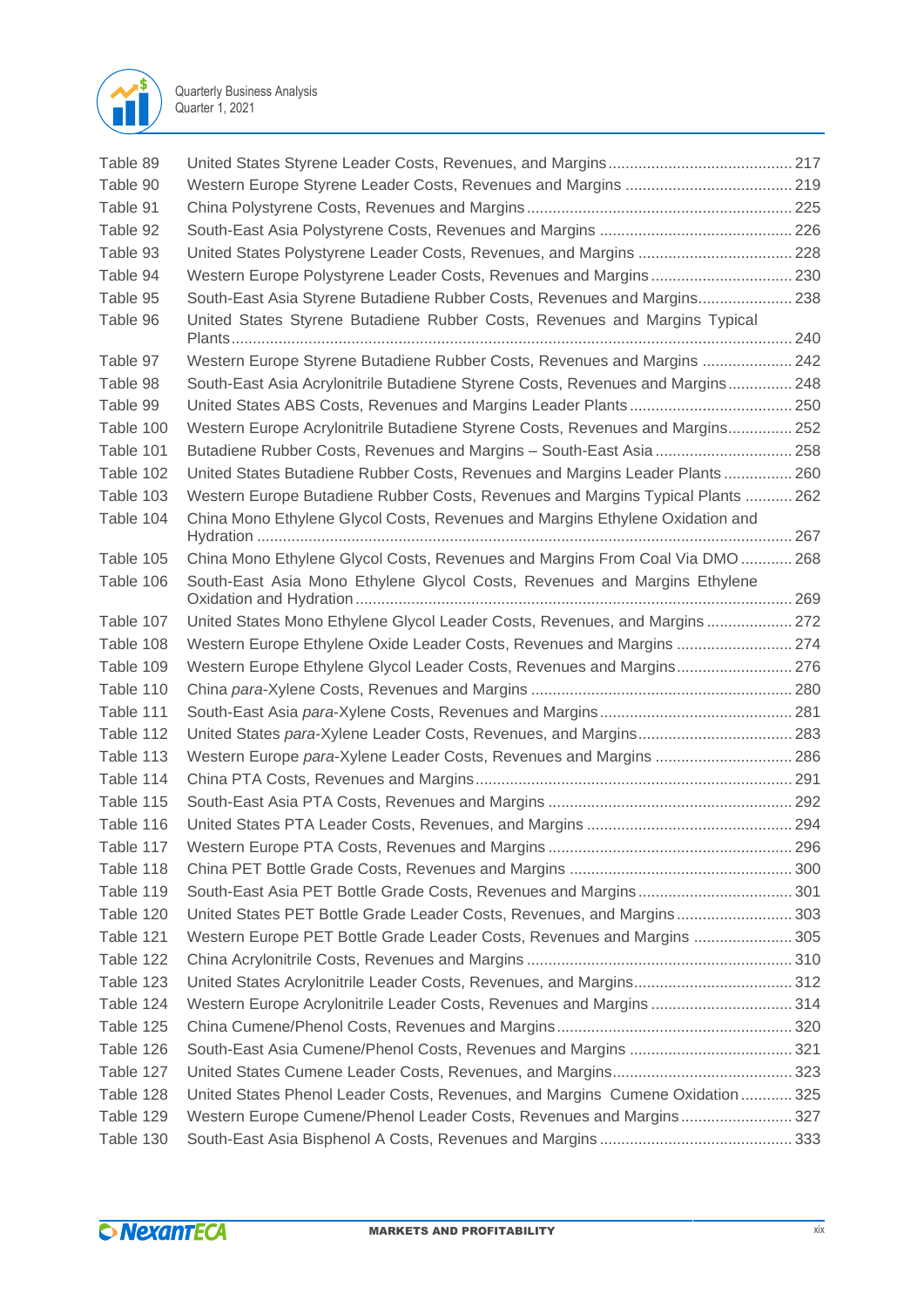

| Table 131 | United States Bisphenol A (BPA) Leader Costs, Revenues, and Margins335             |  |
|-----------|------------------------------------------------------------------------------------|--|
| Table 132 |                                                                                    |  |
| Table 133 | South-East Asia Polycarbonate Costs, Revenues and Margins Interfacial Process  340 |  |
| Table 134 | South-East Asia Polycarbonate Costs, Revenues and Margins Melt Phase Non           |  |
|           |                                                                                    |  |
| Table 135 | United States Polycarbonate Leader Costs, Revenues, and Margins Interfacial  344   |  |
| Table 136 | United States Polycarbonate Leader Costs, Revenues, and Margins Melt Phase         |  |
| Table 137 | Western Europe Polycarbonate Costs, Revenues and Margins Interfacial  348          |  |
| Table 138 | Western Europe Polycarbonate Phosgene Costs, Revenues and Margins Melt             |  |
| Table 139 | China Propylene Oxide Costs, Revenues and Margins Chlorohydrin Process  355        |  |
| Table 140 | China Propylene Oxide Costs, Revenues and Margins Styrene (POSM) Process  356      |  |
| Table 141 | China Propylene Oxide Costs, Revenues and Margins Hydrogen Peroxide (HPPO)         |  |
| Table 142 | United States Propylene Oxide Costs, Revenues and Margins Chlorohydrin (CHPO)      |  |
| Table 143 | United States Propylene Oxide Costs, Revenues and Margins Styrene (POSM)           |  |
| Table 144 | Western Europe Propylene Oxide Costs, Revenues and Margins Chlorohydrin            |  |
|           |                                                                                    |  |
| Table 145 | Western Europe Propylene Oxide Costs, Revenues and Margins Styrene (POSM)          |  |
| Table 146 | Western Europe Propylene Oxide Costs, Revenues and Margins Hydrogen Peroxide       |  |
| Table 147 |                                                                                    |  |
|           |                                                                                    |  |
| Table 148 |                                                                                    |  |
| Table 149 |                                                                                    |  |
| Table 150 |                                                                                    |  |
| Table 151 |                                                                                    |  |
| Table 152 |                                                                                    |  |
| Table 153 |                                                                                    |  |
| Table 154 |                                                                                    |  |
| Table 155 | United States MDI and Intermediates Costs, Revenues and Margins394                 |  |
| Table 156 | United States TDI and Intermediates Costs, Revenues and Margins396                 |  |
| Table 157 | Western Europe MDI and Intermediates Costs, Revenues and Margins  398              |  |
| Table 158 | Western Europe TDI and Intermediates Costs, Revenues and Margins  400              |  |
| Table 159 |                                                                                    |  |
| Table 160 |                                                                                    |  |
| Table 161 |                                                                                    |  |
| Table 162 |                                                                                    |  |
| Table 163 |                                                                                    |  |
| Table 164 | United States Methanol Costs, Revenues, and Margins Natural Gas Reforming 419      |  |
| Table 165 |                                                                                    |  |
| Table 166 |                                                                                    |  |